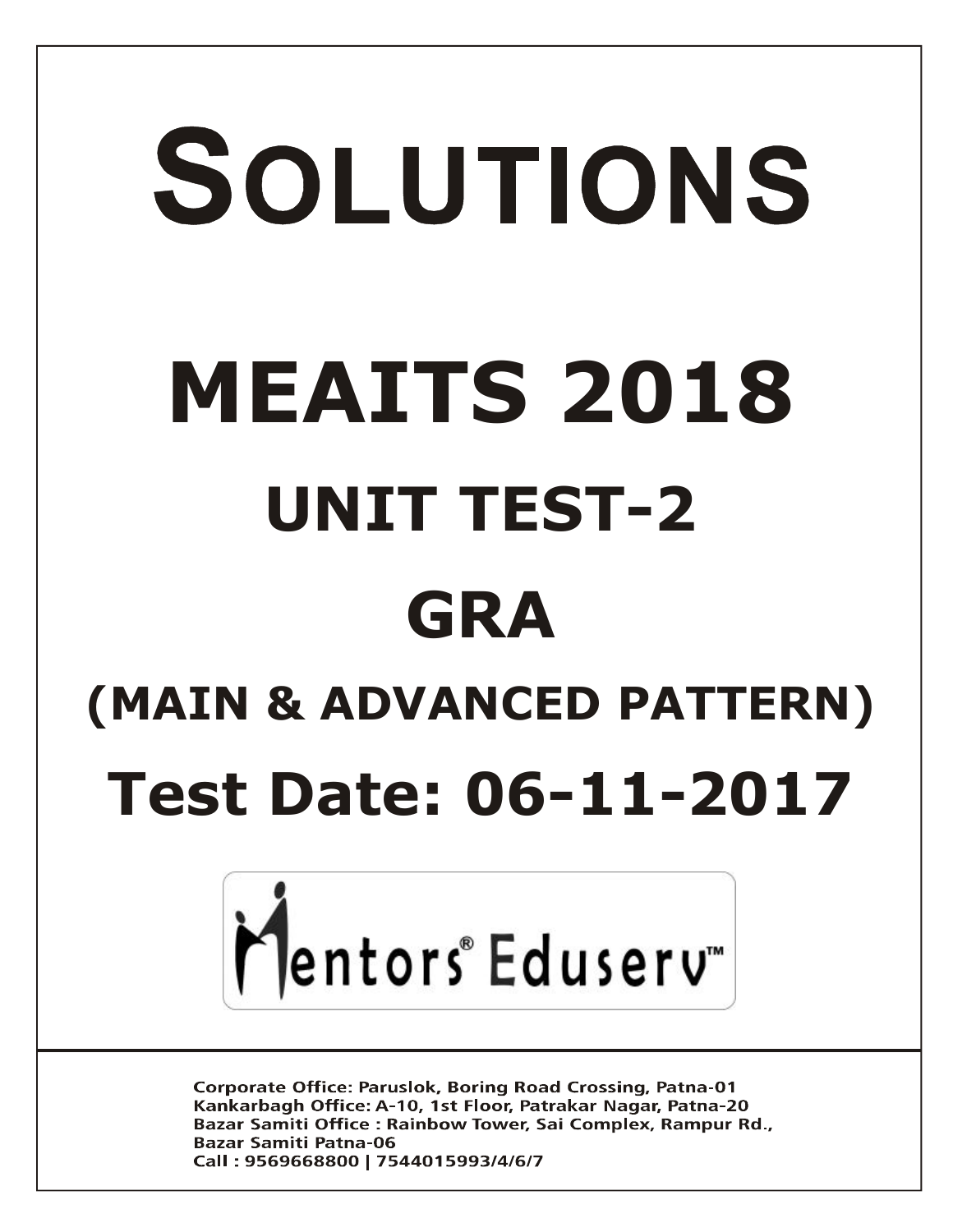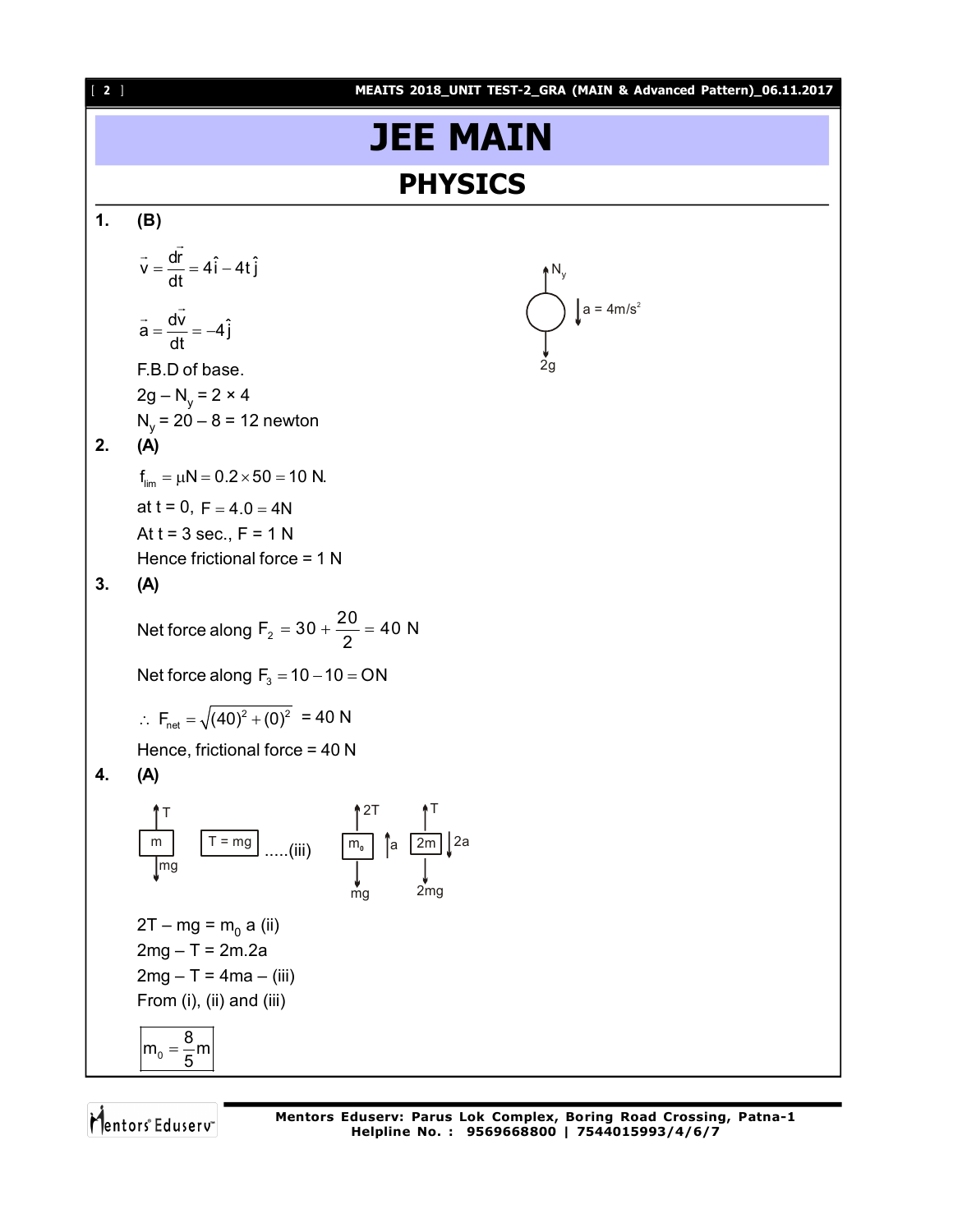#### **MEAITS 2018\_UNIT TEST-2\_GRA (MAIN & Advanced Pattern)\_06.11.2017** [ **3** ]

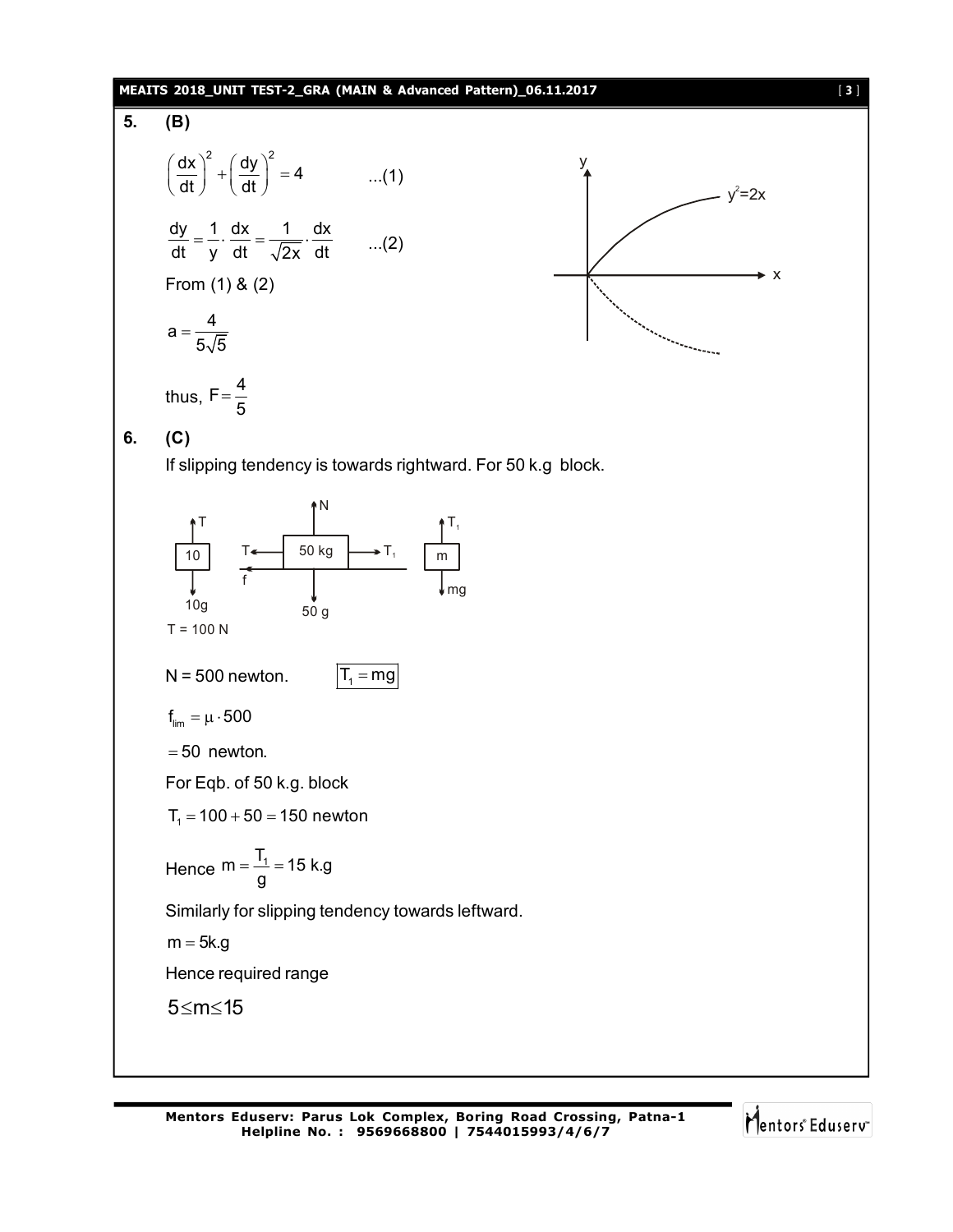

Mentors<sup>e</sup> Eduserv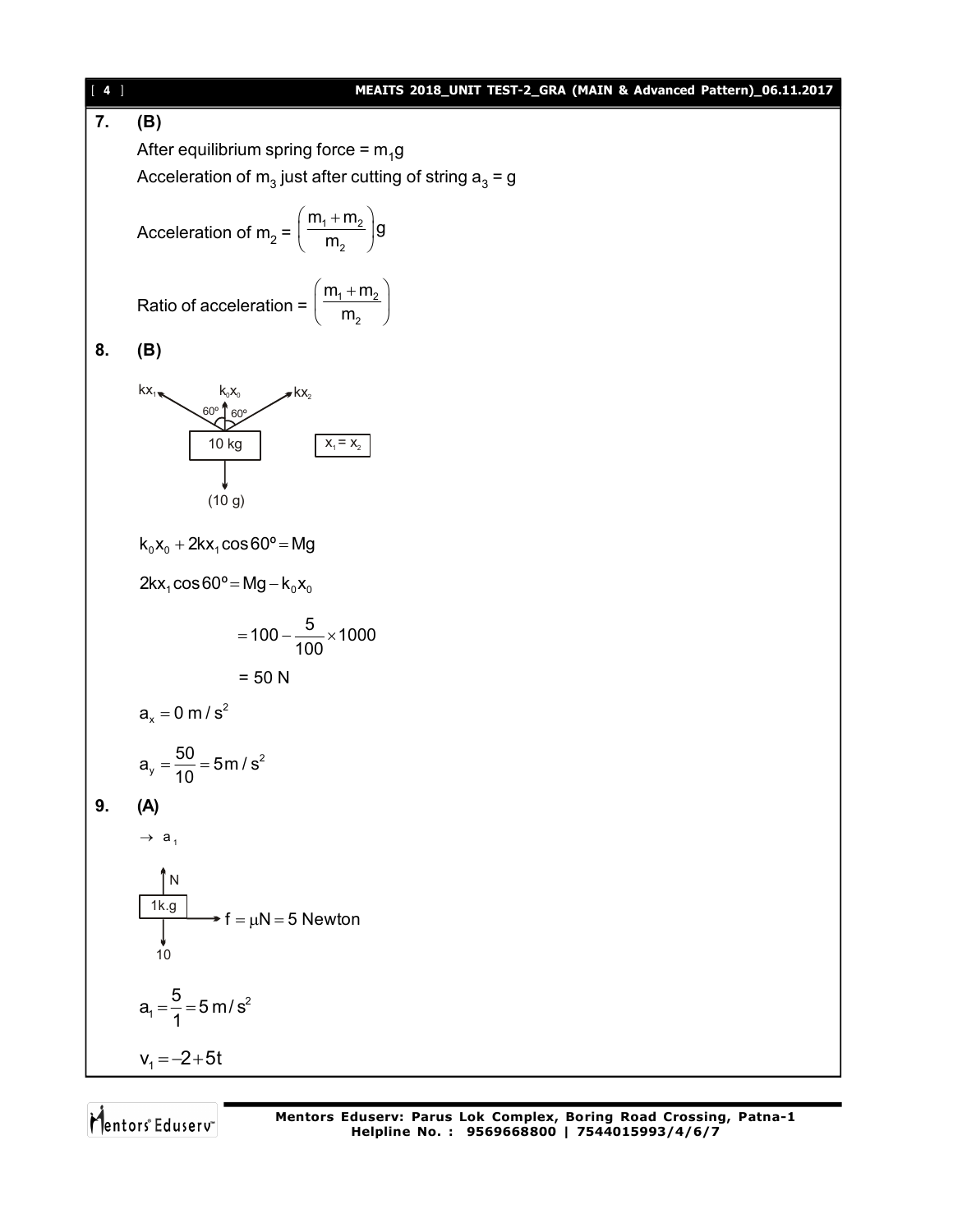#### **MEAITS 2018\_UNIT TEST-2\_GRA (MAIN & Advanced Pattern)\_06.11.2017** [ **5** ]

f = 5N  
\n
$$
a_2 = \frac{5}{2} = 2.5 \text{ m/s}^2
$$
  
\n $v_2 = 8 - \frac{5}{2}t$   
\nAt  
\n $v_1 = v_2$   
\n $-2 + 5t = 8 - \frac{5}{2}t$   
\n $5t + \frac{5}{2}t = 10$   
\n $\frac{15}{2}t = 10$   
\n $t = \frac{20}{15} = \frac{4}{3} \text{ sec.}$   
\n $V_{\text{common}} = -2 + 5 \cdot \frac{4}{3}$   
\n $= \frac{-6 + 20}{3} = \frac{14}{3} \text{ m/s.}$   
\n10. (A)  
\nTension in rubber band  
\nT = k · 2π (R – r)

Consider a small section of rubber band subtands an angle  $\Delta\theta$  at the centre

$$
N = 2 \cdot T \cdot \sin \frac{\Delta \theta}{2} = T \Delta \theta
$$

 $\Rightarrow$  Frictional force on rubber band

$$
f = \int_{0}^{2\pi} \mu T d\theta = 2\pi\mu T
$$

$$
= 2\pi\mu \cdot 2\pi k (R - r)
$$

$$
= 4\pi^{2} \mu k (R - r)
$$

Mentors Eduserv

a**2**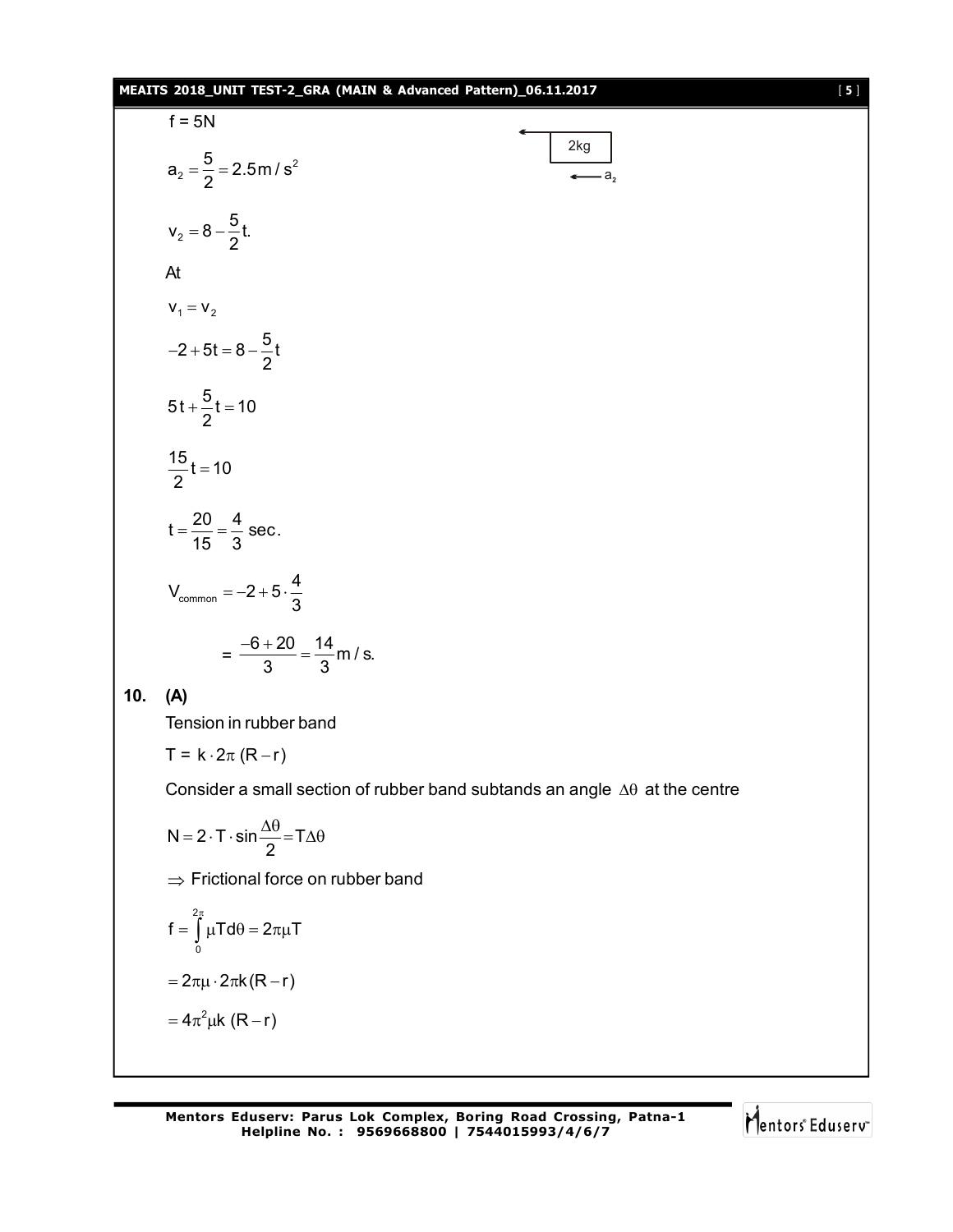| [6] | MEAITS 2018_UNIT TEST-2_GRA (MAIN & Advanced Pattern)_06.11.2017                                                                                                                              |
|-----|-----------------------------------------------------------------------------------------------------------------------------------------------------------------------------------------------|
| 11. | (B)                                                                                                                                                                                           |
|     | $I = k \sin^2 \theta$                                                                                                                                                                         |
|     | $\frac{dl}{d\theta}$ = k · 2 sin $\theta$ · cos $\theta$                                                                                                                                      |
|     | $dl = 2k \sin \theta \cdot \cos \theta \cdot d\theta$                                                                                                                                         |
|     | $\rightarrow \frac{dl}{l} = \frac{2k \sin \theta \cdot \cos \theta \cdot d\theta}{k \sin^2 \theta}$                                                                                           |
|     | $\rightarrow \frac{dl}{l} = 2 \cot \theta \cdot d\theta$                                                                                                                                      |
|     | $\Rightarrow$ % error in angle                                                                                                                                                                |
|     | $=\frac{d\theta}{\theta}\cdot 100=\frac{d\theta}{2\cdot 1\cdot \cot \theta}\cdot \frac{1}{\theta}\cdot 100=\frac{0.005}{2\cdot 2}\cdot \frac{1}{\cot 45^{\circ}}\cdot \frac{4}{\pi}\cdot 100$ |
|     | $=\frac{5}{1000}\cdot\frac{100}{\pi}=\frac{1}{2\pi}\%$                                                                                                                                        |
| 12. | (A)                                                                                                                                                                                           |
|     | $\frac{I_{max}}{I} = \frac{16}{I}$                                                                                                                                                            |
|     | $\frac{(a_1 + a_2)^2}{(a_1 - a_2)^2} = \frac{16}{1}$                                                                                                                                          |
|     | $\Rightarrow$ a <sub>1</sub> + a <sub>2</sub> = 4a <sub>1</sub> - 4a <sub>2</sub>                                                                                                             |
|     | $\Rightarrow$ 5a <sub>2</sub> = 3a <sub>1</sub>                                                                                                                                               |
|     | $\Rightarrow \frac{a_1}{a_2} = \frac{5}{3}$                                                                                                                                                   |
|     | $\Rightarrow \frac{I_1}{I_2} = \frac{25}{9} = \frac{b_1}{b_2} \rightarrow$ width Ratio                                                                                                        |
| 13. | (A)                                                                                                                                                                                           |
|     | $\beta = \frac{\lambda D}{d} = \frac{600 \times 10^{-9}}{5 \times 10^{-4}} \times \frac{1}{2}$                                                                                                |
|     | $= 6 \times 10^{-4}$                                                                                                                                                                          |
|     | $= 0.6$ mm                                                                                                                                                                                    |

Mentors<sup>\*</sup> Eduserv<sup>-</sup>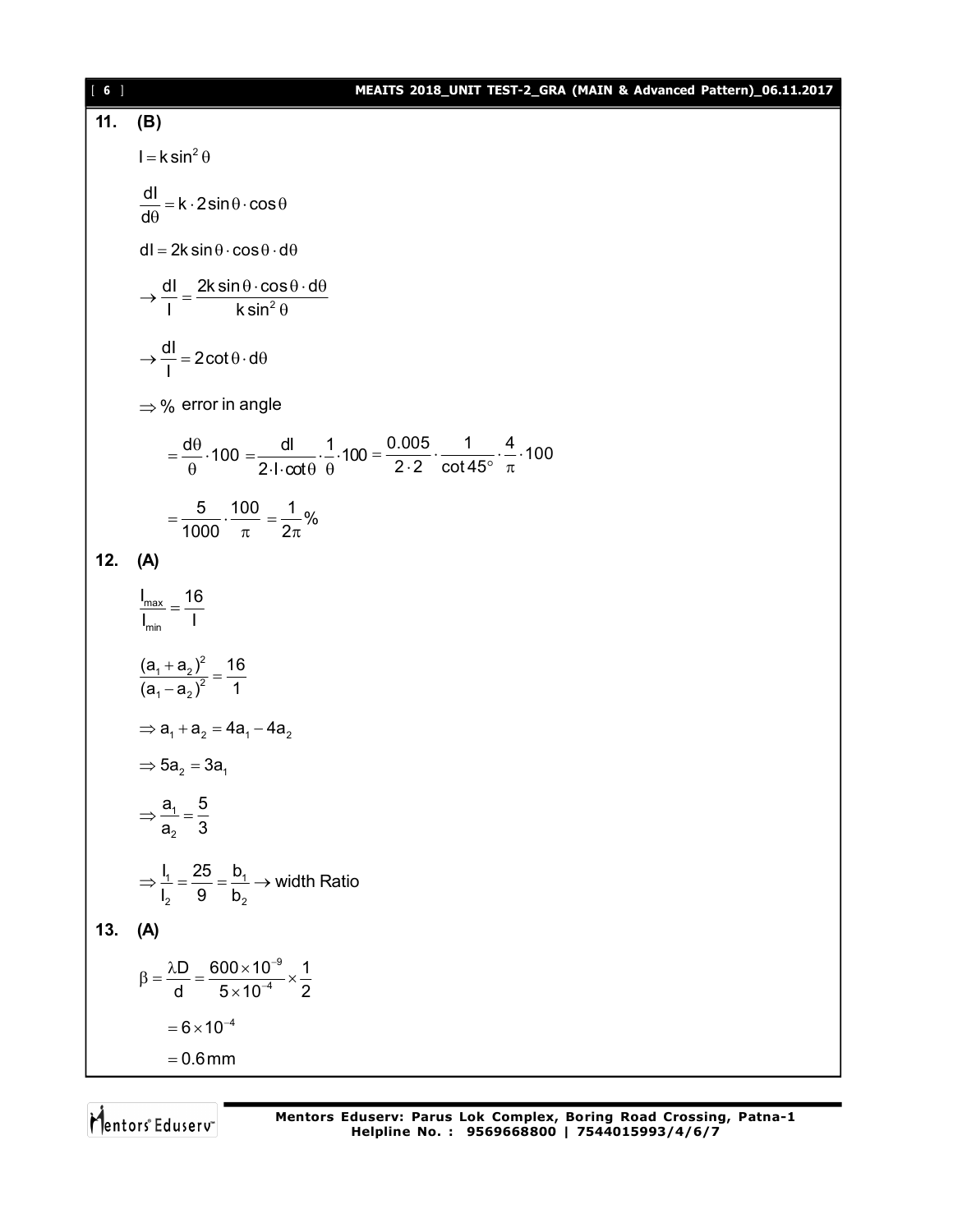#### **MEAITS 2018\_UNIT TEST-2\_GRA (MAIN & Advanced Pattern)\_06.11.2017** [ **7** ]

Required distance =  $4\beta + \frac{5}{6}$ 2  $\beta + \frac{6}{9} \beta$  $= 6.5 \beta$  $\frac{13}{2}$  × 0.6 =  $\frac{7.8}{2}$  mm 2  $2$  $=\frac{18}{2} \times 0.6 = = 3.9$ mm **14. (C)** Angular stringe width  $\theta = \lambda / d$ air <sub>—</sub> '<sup>v</sup>air liquid <sup>V</sup>liquid  $\frac{\theta_{\text{air}}}{\theta_{\text{air}}} = \frac{\lambda_{\text{ai}}}{\theta_{\text{ai}}}$  $\Theta_{\text{liquid}}$   $\lambda_{\text{lic}}$ air liquid 5 3  $\frac{\Theta_{\text{air}}}{\Theta_{\text{air}}}$  =  $\theta$  $\theta_{\text{liquid}} = 0.30^{\circ}$ **15. (C)** B  $\tan \theta_{\rm B} = \mu = \frac{4}{3}$ 3  $\theta_{\rm B} = \mu = \frac{1}{2}$  $\theta_{\text{\tiny B}} = 53^{\circ}$  $r = 90^{\circ} - \theta_{\rm B} = 90^{\circ} - 53^{\circ}$  $=37^{\circ}$ **16. (B) Conceptual. 17. (B)** For maxima  $dsin \theta = \pm n \lambda$  $\sin \theta = \pm \frac{n}{2}$ 3  $\Rightarrow$  sin  $\theta = \pm \frac{1}{2}$  $n = 0, 1, 2, 3$ But  $n = 3$  is not possible. Hence. Total no. of maxima = 5

Mentors Eduserv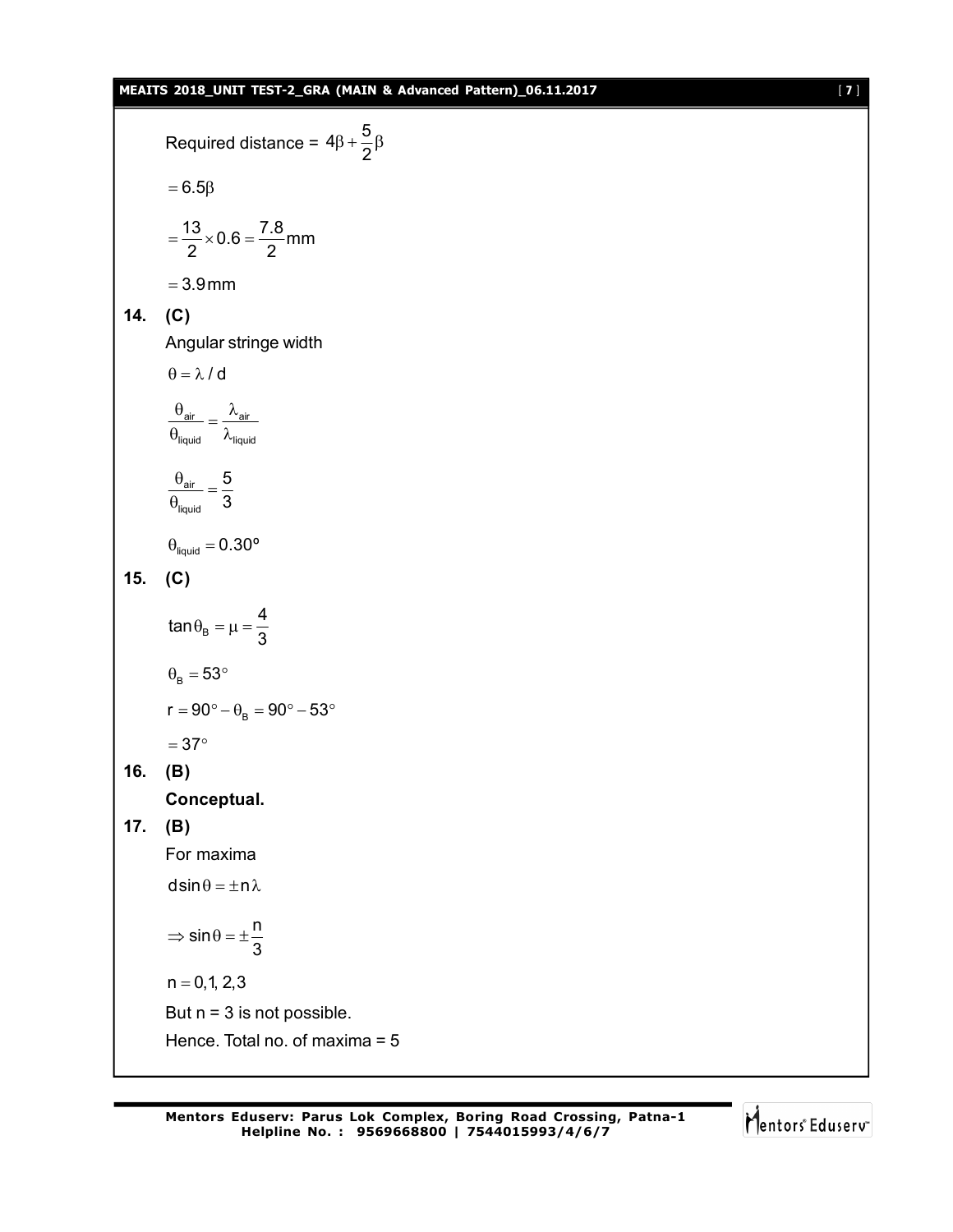for minima  
\n
$$
dsin\theta = \pm (2n-1)\frac{\lambda}{2}
$$
\n
$$
sin\theta = \pm (2n-1)\frac{\lambda}{2d}
$$
\n
$$
sin\theta = \pm \frac{(2n-1)}{6}
$$
\nHere. n = 1, 2, 3  
\n
$$
\Rightarrow
$$
 Total no. of minima = 6  
\nsum = 5 + 6 = 11  
\n(A)  
\n(B)  
\n
$$
\Rightarrow x^2 + y^2 = c
$$
 is a circle  
\n
$$
\frac{dy}{dx} = -x/y
$$
\nforce is along tangent to the path of the block  
\n
$$
F = \sqrt{F_x^2 + F_y^2} = k
$$
\n
$$
\omega = \int f ds = k \int ds = 2\pi RK
$$

#### **20. (A)**

**18. (A) 19. (B)**

Work done by spring force does not depend on the frame of reference.

$$
w_{ext} = -\left(-\frac{1}{2}kx_0^2\right) = \frac{1}{2}kx_0^2.
$$

**21. (D)**

 $W = changeinK \cdot E$ 

$$
= \frac{1}{2}mv^{2} - \frac{1}{2}mu^{2}
$$
  
\n
$$
v(t = 2s) = 3t^{2} = 12m/s.
$$
  
\n
$$
u(t = 1s) = 3t^{2} = 3. (1) 2 = 3m/s.
$$
  
\n
$$
W = \frac{1}{2} \cdot 1 \cdot 144 - \frac{1}{2} \cdot 1 \cdot 9
$$
  
\n
$$
= 67.5 J
$$

Mentors<sup>®</sup> Eduserv<sup>®</sup>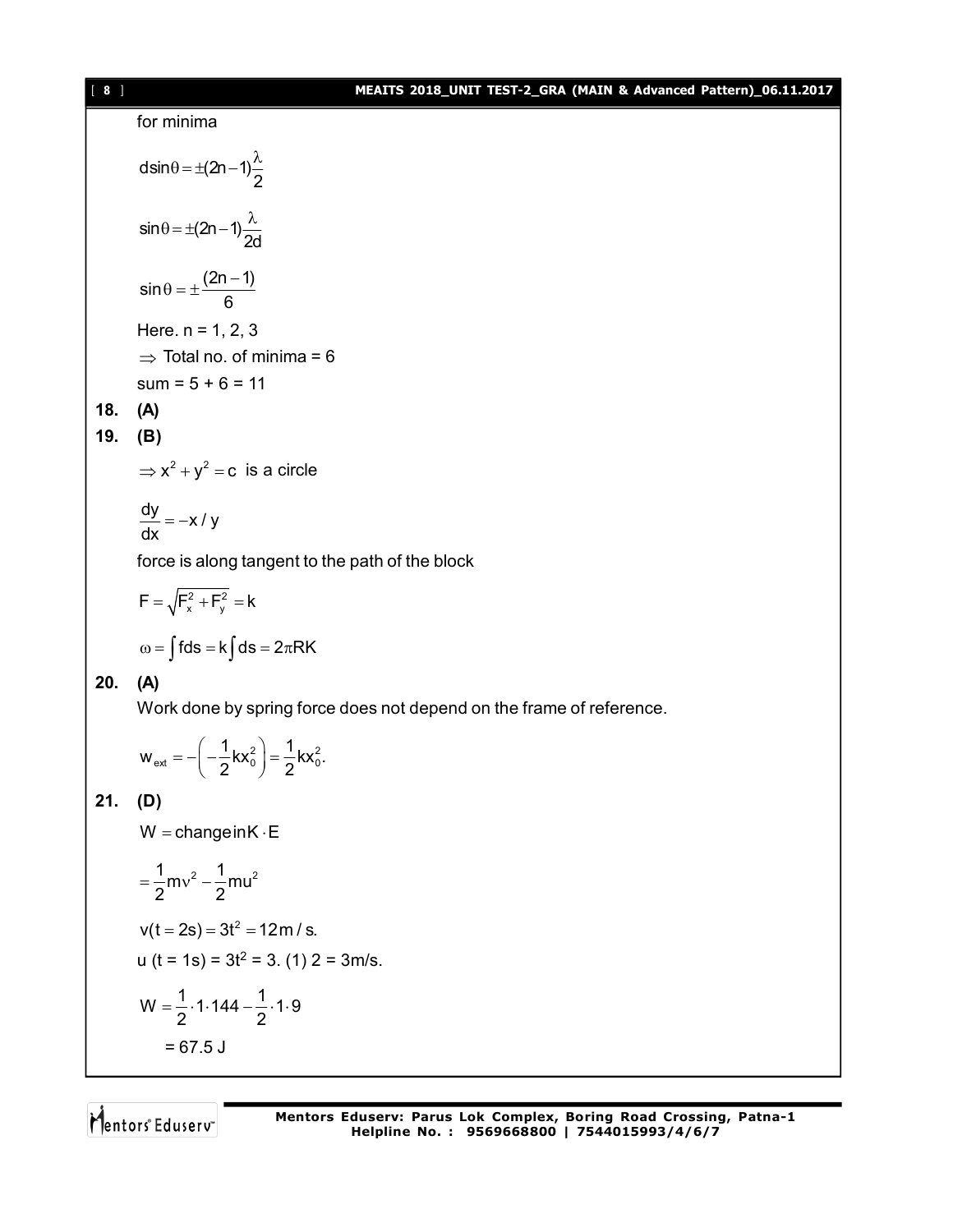#### **MEAITS 2018\_UNIT TEST-2\_GRA (MAIN & Advanced Pattern)\_06.11.2017** [ **9** ]

22. (B)  
\n**Conceptual.**  
\n23. (A)  
\n
$$
\langle p \rangle = \frac{mg \cdot \frac{1}{2} + \frac{1}{2}mv^2}{\ell/v_0}
$$
\n
$$
= \frac{1 \cdot 10 \cdot \frac{1}{2} + \frac{1}{2} \cdot (1) \cdot (1)^2}{\frac{1}{1}} = 5.5 \text{ W}
$$
\n24. (A)  
\nF is conservative  
\n
$$
W_{AB} = \int_0^2 x^2 dx = \frac{8}{3}
$$
\n25. (D)  
\n26. (D)  
\nFrom conservation of energy at point A & B  
\n $mv^2 = 2mgR + k(2 - \sqrt{2})^2 R^2$   
\n $N = \frac{mv^2}{R} = 26N$   
\n27. (B)  
\nFor dark band  
\n2pt cosr = n\lambda  
\nfor  $\lambda = 4000$  A  
\nLet n = n<sub>1</sub>  
\n $n_1 = \frac{2\mu t \cos r}{\lambda_1}$   
\ncosr = 0.86  
\n $\Rightarrow r_1 \approx 60$   
\nSimilarly,  $r_2 \approx 48$   
\nHence No. of dark band = 12

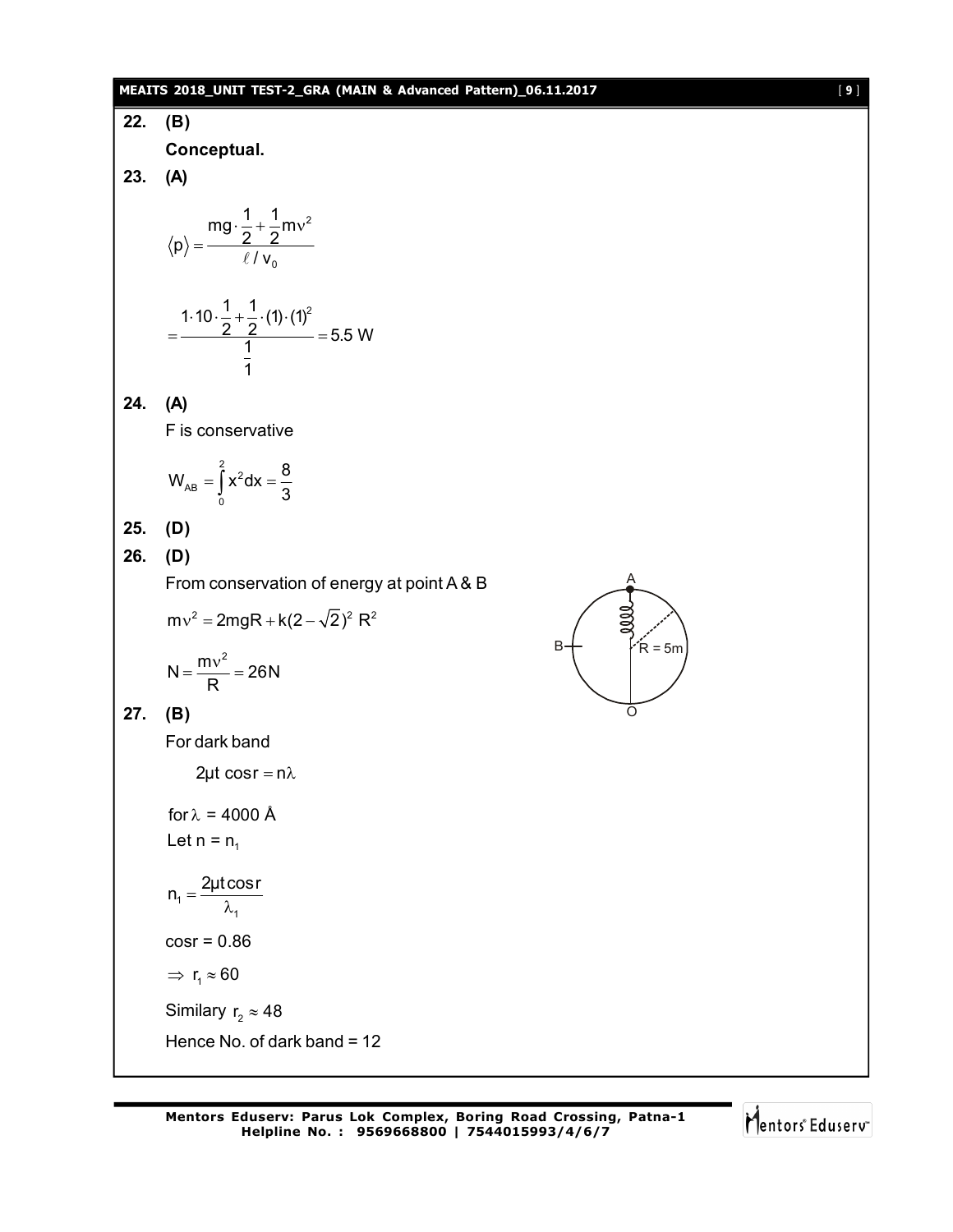| $[10]$ | MEAITS 2018_UNIT TEST-2_GRA (MAIN & Advanced Pattern)_06.11.2017                    |
|--------|-------------------------------------------------------------------------------------|
| 28.    | (B)                                                                                 |
|        | $Y_n = \frac{n\lambda D}{d}$                                                        |
|        | $\lambda = \frac{Y_n d}{nD} = \frac{10^{-3} \times 2 \times 10^{-3}}{n \times 2.5}$ |
|        | $=\frac{200000}{25} \times \frac{10^{-10}}{n} m$                                    |
|        | $\Rightarrow$ n = 1 $\Rightarrow \lambda = 8000$ Å Infrared                         |
|        | $n = 2 \implies \lambda = 4000 \text{ Å}$                                           |
| 29.    | (C)                                                                                 |
|        | $2\mu t = (2n - 1)\lambda / 2$                                                      |
|        | $t = (2n-1)\frac{\lambda}{4\mu}$                                                    |
|        | $\mu$ = 1.25                                                                        |
|        | $t = (2n - 1)\frac{6000}{4.125}$                                                    |
|        | $t = (2n - 1) 1200$ Å                                                               |
|        | $t = 1200 \text{ Å}$                                                                |
| 30.    | (C)                                                                                 |
|        | $\frac{3\text{kg}}{4}$ $\rightarrow$ 3T<br>$4T \leftarrow \boxed{4kg}$              |
|        | $a_1 = T$<br>(at point P)                                                           |
|        | $a_2 = T$<br>$(F = T = 1 N)$                                                        |
|        | (As $a_{AB} = 2$ m/s <sup>2</sup> )<br>Now, $a_{PB} = 3a_{AB}$                      |
|        | $\therefore$ $a_{P} = a_{B} + 3a_{AB} = 1 + 6 = 7 \text{ m/s}^{2}$                  |

Mentors<sup>e</sup> Eduserv<sup>-</sup>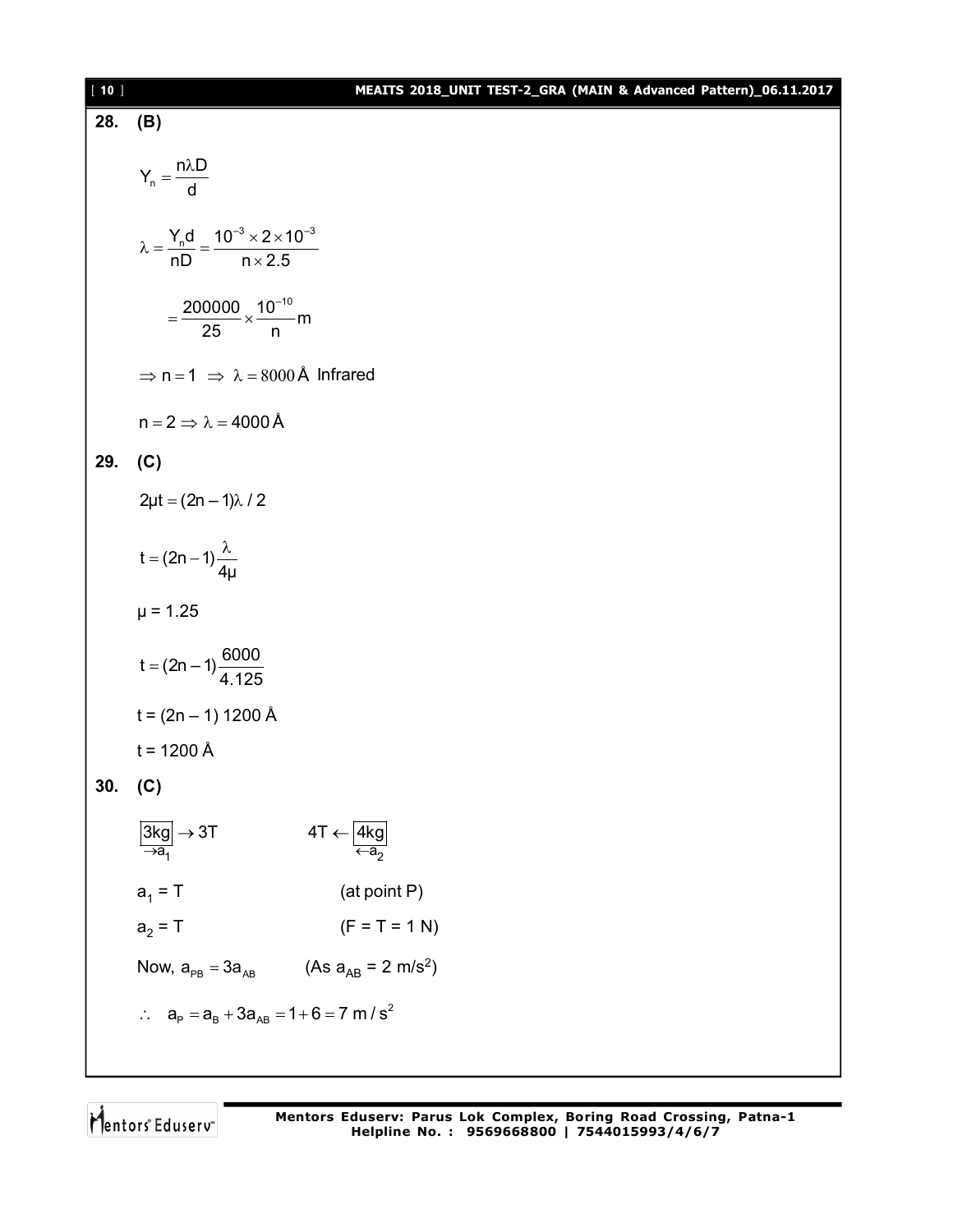**MEAITS 2018\_UNIT TEST-2\_GRA (MAIN & Advanced Pattern)\_06.11.2017** [ **11** ]

### **CHEMISTRY**

**31. (B)**  $Z = \frac{PM}{1.57} = \frac{1 \times 78}{1.50 \times 2.222 \times 500} = \frac{50}{11}$ d $RT$  1.56 $\times$ 0.082 $\times$ 500 41  $=\frac{PM}{1RT}=\frac{1\times78}{1.50\times9.000\times500}=$  $\times$  0.082  $\times$  5 **32. (D)** Let, there be  $(240x)$ g. of each CH<sub>4</sub> & C<sub>2</sub>H<sub>6</sub>  $n_{\text{CH}_4} = \left(\frac{240x}{16}\right)$ mol =  $(15x)$ mol  $\therefore$  n<sub>CH<sub>4</sub></sub> =  $\left(\frac{240x}{16}\right)$  mol =  $(15x)$ & ∴ n<sub>C<sub>2</sub>H<sub>6</sub> =  $\left(\frac{240x}{30}\right)$ mol =  $(8x)$ mol</sub>  $\therefore$  n<sub>C<sub>2</sub>H<sub>6</sub> =  $\left(\frac{240x}{30}\right)$  mol =  $(8x)$ </sub>  $(15x)$  $(8x)$  $4 - \frac{1}{2}$   $2 - \frac{114}{4}$ 4  $(8x) \times \frac{1}{2}$ RIC<sub>2</sub>H<sub>6</sub> CH<sub>4</sub>  $(^{15\lambda})^{\times}$ <sub>2</sub> N ICH CH<sub>4</sub>  $(8x) \times \frac{5}{2}RT_{C_2H}$  $\frac{NE_{CH_4}}{SE_{CH_4}} = \frac{(15x) \times \frac{3}{2}RT_{CH_4}}{15x} = \frac{5}{2}$  $KE_{CH_4}$   $(8x) \times \frac{3}{6}RT_{Ch_6}$  2 2  $\times$  $\therefore \frac{614}{15} = \frac{2}{2} = \frac{1}{2}$  $\times$ *x x* 4  $2\Box$ 6 CH  $\mathsf{C_2H}$ 15  $T_{CH_4}$  5 8 T<sub>C</sub><sub>He</sub> 2  $\Rightarrow \frac{18}{2} \times \frac{614}{7} = \frac{3}{2}$ 4  $2\Box$ 6 CH  $\mathsf{C_2H}$  $\frac{T_{\text{CH}_4}}{T_{\text{H}_4}} = \frac{5 \times 8}{3 \times 10^{-15}} = \frac{4}{3} = 4:3$  $T_{C_2H_2}$  2×15 3  $\Rightarrow \frac{I_{CH_4}}{\pi} = \frac{5 \times 8}{3 \times 15} = \frac{4}{3} = 4$  $\times$ **33. (A)**  $P = \frac{1}{2M}$ .Nmv<sup>2</sup> 3V  $=$  $^{24}$   $\times$  10 $^{-26}$   $\times$  10 $^{6}$ 3  $\frac{1}{2}$  × 10<sup>24</sup> × 10<sup>-26</sup> × 10<sup>6</sup> Pa  $3 \times 10$ -- $=\left(\frac{1}{3\times10^{-3}}\times10^{24}\times10^{-26}\times10^{6}\right)$ P =  $3.33 \times 10^6$  Pa **34. (B)** The maximum value of pressure,  $\mathsf{P}_\mathsf{CO_2^-}$  = 0.8 atm  $\therefore$  Using P<sub>1</sub>V<sub>1</sub> = P<sub>2</sub>V<sub>2</sub>  $\Rightarrow$  0.2 atm × 10 L = 0.8 atm × V<sub>2</sub>  $\therefore$  V<sub>2</sub> = 2.5 L.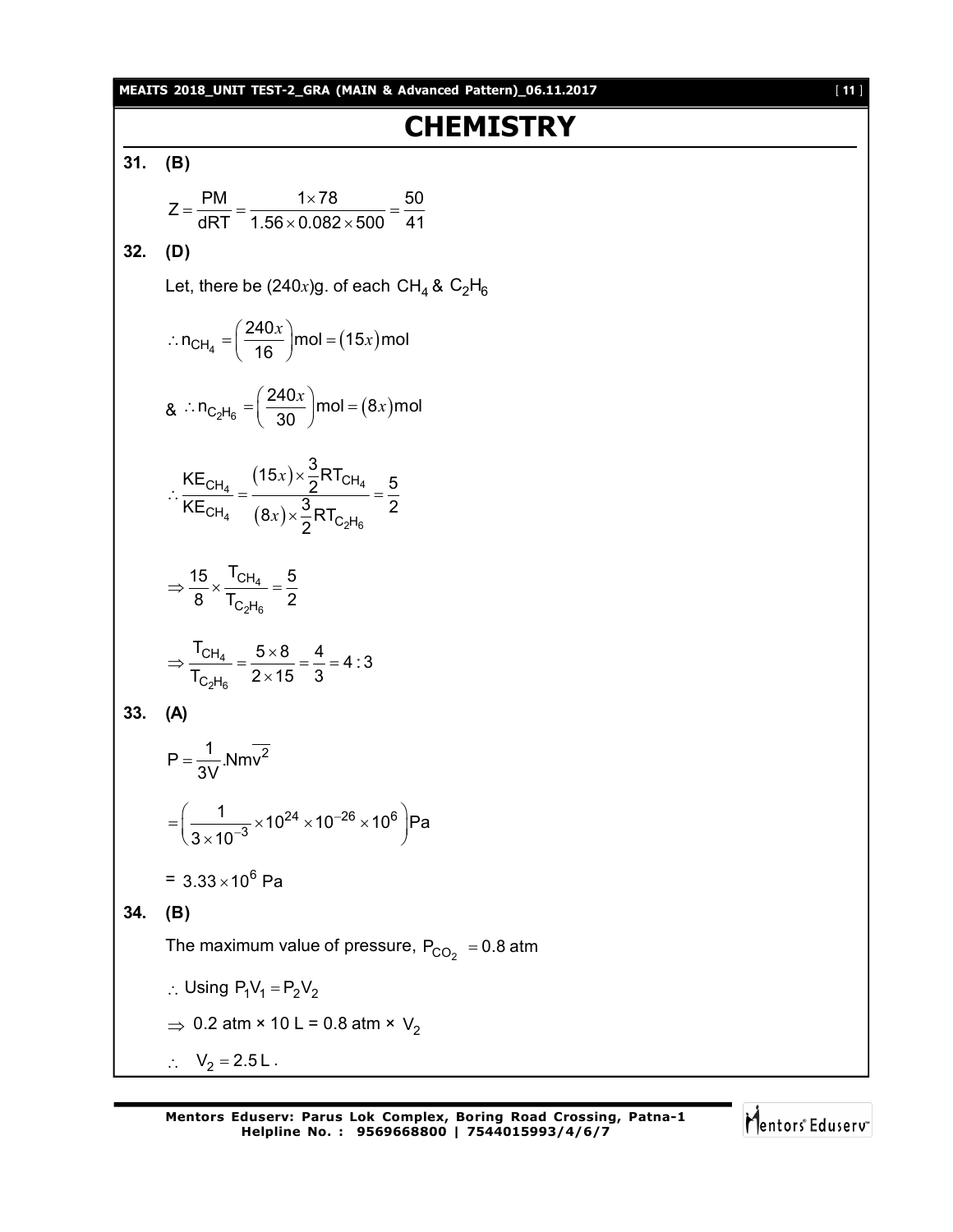| $[12]$ | MEAITS 2018_UNIT TEST-2_GRA (MAIN & Advanced Pattern)_06.11.2017                                          |
|--------|-----------------------------------------------------------------------------------------------------------|
| 35.    | (C)                                                                                                       |
|        | If He (g) fills the bag completely by same mole of it & at same temp. Then pressure of He be              |
|        | $P_{He}$ & is given as $P_{He} = \frac{0.3 \text{ atm} \times 11}{31} = 0.1 \text{ atm}$                  |
|        | : Partial pr. of Ne = $(0.4 - 0.1)$ atm = 0.3 atm.                                                        |
|        | mole fraction of Ne, $x_{Ne} = \frac{P_{Ne}}{P_{total}} = \frac{0.3atm}{0.4atm} = \frac{3}{4}$            |
| 36.    | (C)                                                                                                       |
|        | Let moles of $N_2$ injected = x then                                                                      |
|        | $\frac{32\times1+2x}{1+y}=\frac{88}{3} \Rightarrow x=2$                                                   |
|        | Now, let moles of gaseous $H2O$ in container = y then                                                     |
|        | $\frac{32 \times 1 + 28 \times 2 + 18y}{1 + 2 + y} = 28.2 \Rightarrow y = \frac{1}{3}$                    |
|        | So, mass of H <sub>2</sub> O in gaseous form = $\frac{1}{3}$ × 18 g = 6 g                                 |
|        | i.e., mass of liquid water in container = $(20 – 6) = 14$ g                                               |
|        | So, volume of liquid water in container = 14 ml $[$ $\because$ d <sub>H<sub>2</sub>O(I)</sub> = 1 g / ml] |
| 37.    | (D)                                                                                                       |
|        | $32^{\circ}F = 0^{\circ}C$ and $10^{\circ}Pa = 1$ bar                                                     |
|        | So, condition is S.T.P.                                                                                   |
|        | Volume = $0.681$ dm <sup>3</sup> = $0.681$ litre.                                                         |
|        | So, $\frac{3.24}{28+16x} = \frac{0.681}{22.7} \Rightarrow \frac{324}{28+16x} = 3$                         |
|        | ⇒ 324 = 84 + 48x ⇒ 48x = 324 - 84 ⇒ x = $\frac{240}{48}$ = 5                                              |
|        | Let oxidation of N be y, then                                                                             |
|        | $2y-5\times2=0 \Rightarrow y=+5$                                                                          |
| 38.    | (C)                                                                                                       |
|        | Balanced reaction is                                                                                      |
|        | $3I_2$ + $3H_2O \longrightarrow IO_3^- + 5I^- + 6H^+$<br>x moles<br>10 moles                              |

Mentors<sup>e</sup> Eduserv<sup>-</sup>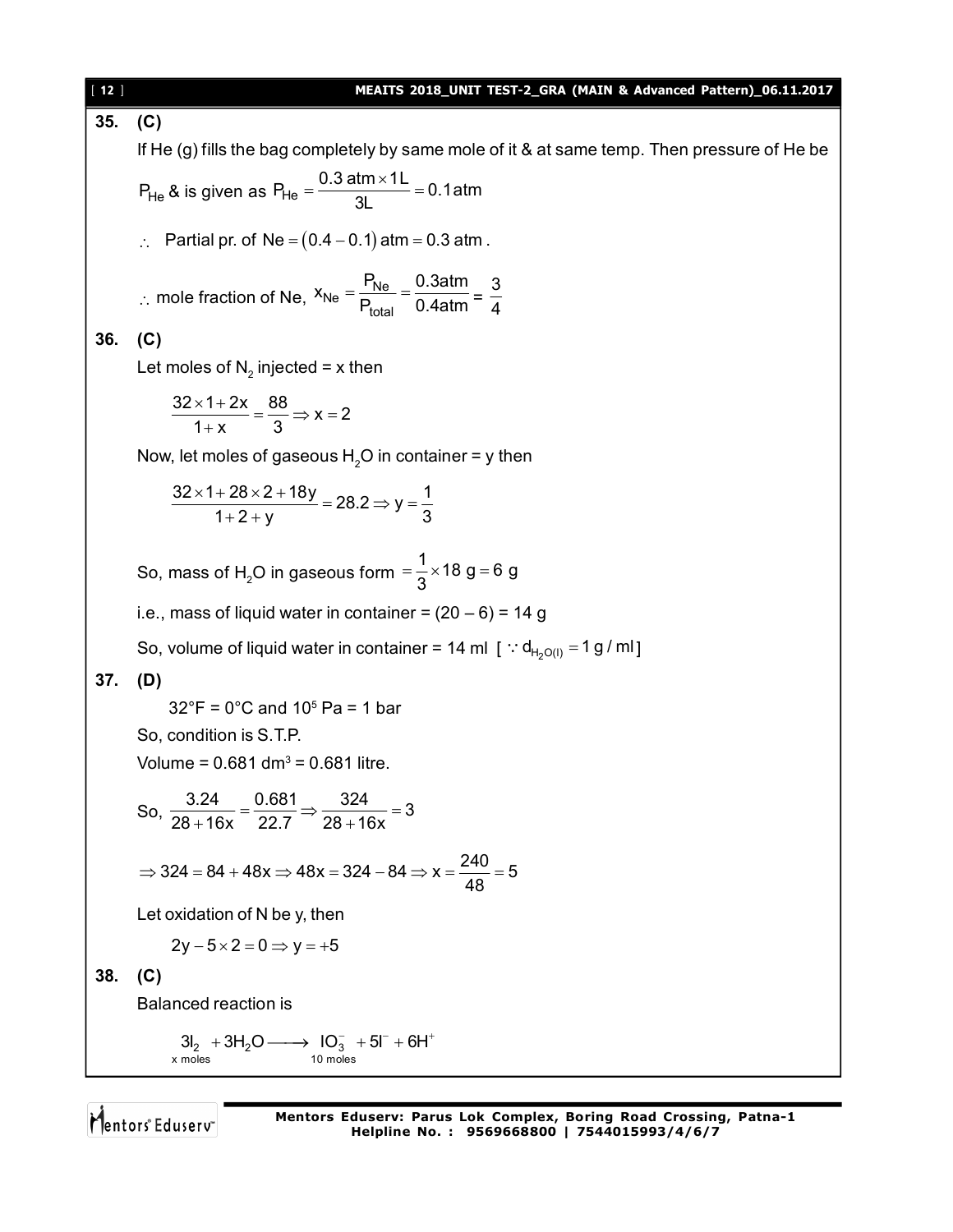#### **MEAITS 2018\_UNIT TEST-2\_GRA (MAIN & Advanced Pattern)\_06.11.2017** [ **13** ]

So, 
$$
\frac{3}{1} = \frac{x}{10} \Rightarrow x = 30
$$
 moles  
\n[OR]  
\nIn-factor of  $I_2$  is  $\frac{5}{3}$  and  $10_3$  is 5.  
\nSo,  $x \times \frac{5}{3} = 5 \times 10 \Rightarrow x = 30$  moles  
\n39. (B)  
\nVolume of 2 mole gas at 1 atm and 0°C = 44800 cm<sup>3</sup>  
\nAccording to Charles' law,  
\n $\frac{1}{273.15} \times 44800(T - 300) = 4480$   
\n $T = 327.315K = 327K$   
\n40. (C)  
\n $P_{gasf} + 15 = 76 + 25$   
\n $P_{gasf} = 76 + 25 - 15 = 86$  cm of Hg  
\nFrom Boyle's Law  
\n $P_1 V_1 = P_1 V_1$   
\n $P_1 V = 86 \times 1 \times \frac{110}{100}$   
\n $P_1 = 86 \times 1 \times \frac{110}{100}$   
\n $P_1 = 86 \times 1 \times \frac{110}{100}$   
\n41. (B)  
\n42. (D)  
\nCompound D is a cumulative double bonded molecule having odd no. of cumulated double  
\nbond (hence shows geometrical isomerism) with chiral carbon (hence shows optical  
\nisomerism).

Mentors<sup>e</sup> Eduserv<sup>-</sup>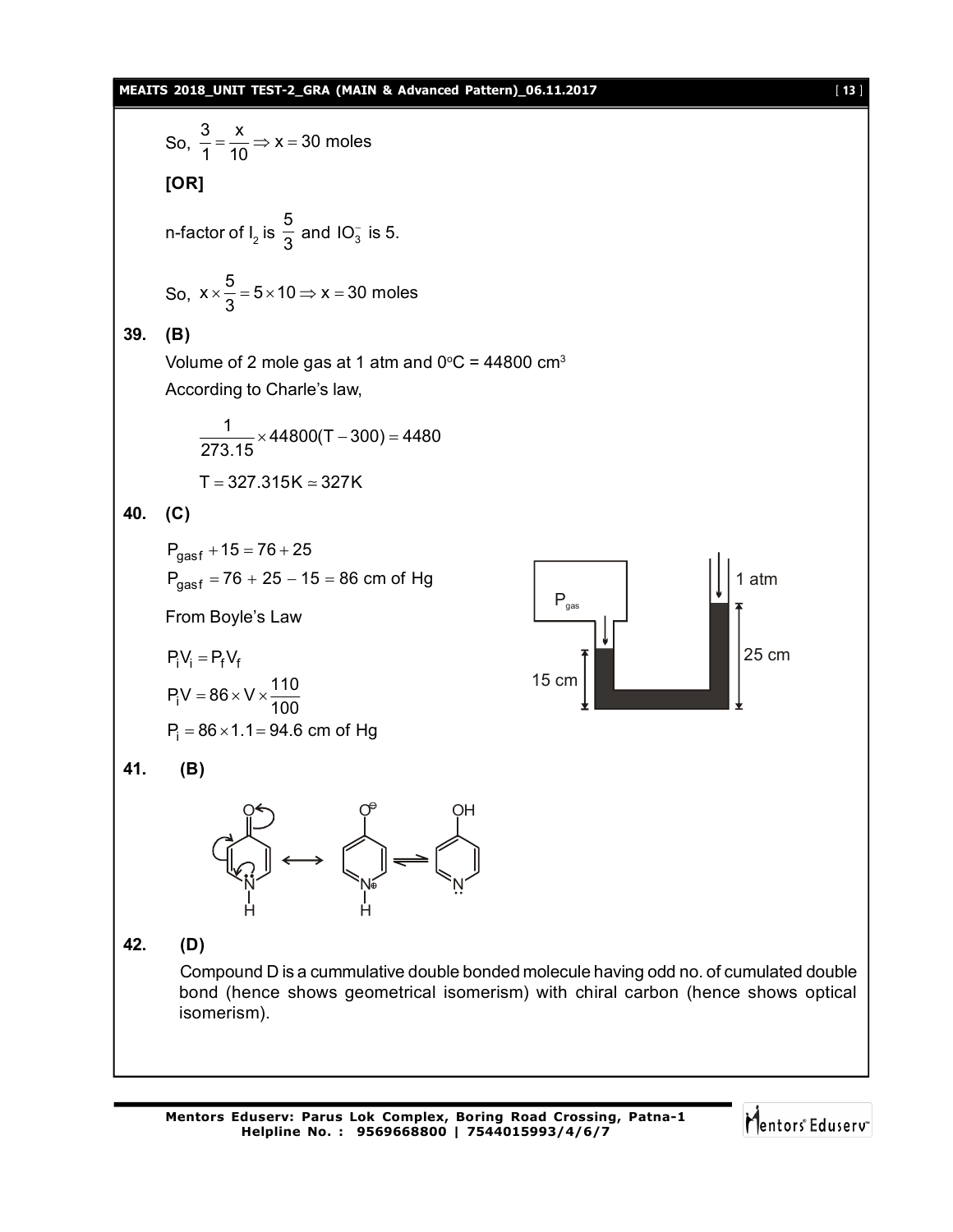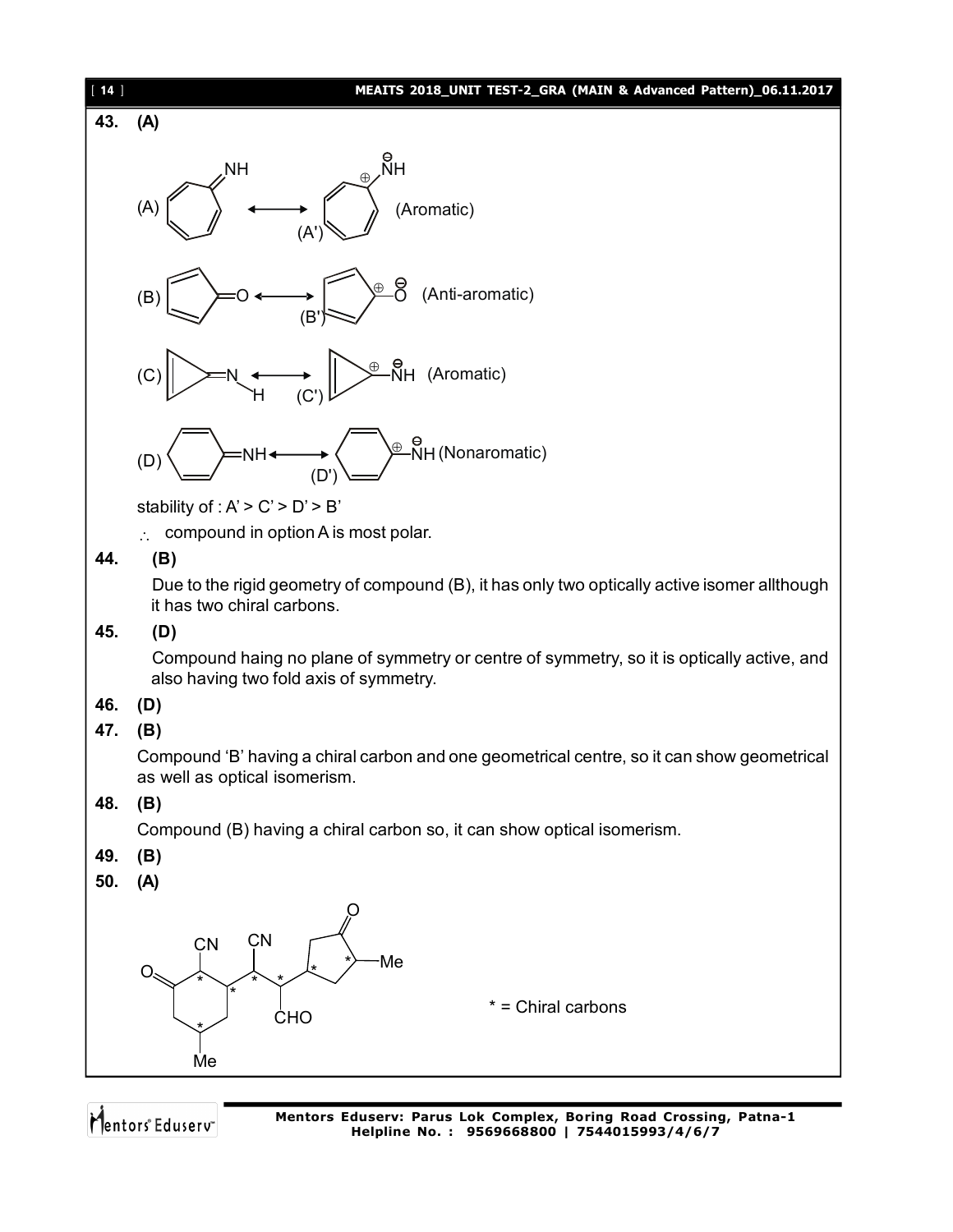#### **MEAITS 2018\_UNIT TEST-2\_GRA (MAIN & Advanced Pattern)\_06.11.2017** [ **15** ]



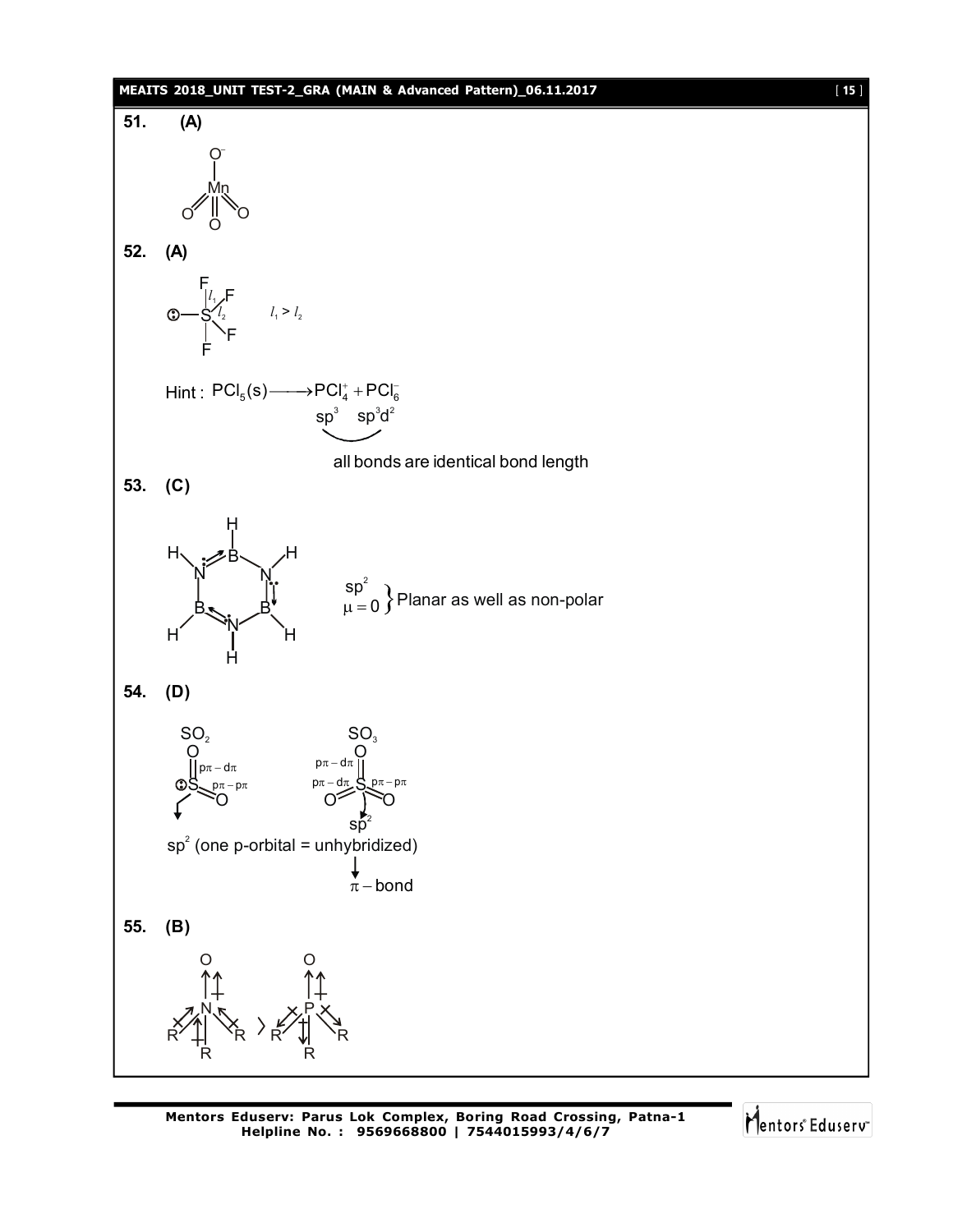| [16] | MEAITS 2018_UNIT TEST-2_GRA (MAIN & Advanced Pattern)_06.11.2017                                                                                                                                                                                                                                                                                    |
|------|-----------------------------------------------------------------------------------------------------------------------------------------------------------------------------------------------------------------------------------------------------------------------------------------------------------------------------------------------------|
| 56.  | (A)                                                                                                                                                                                                                                                                                                                                                 |
|      |                                                                                                                                                                                                                                                                                                                                                     |
| 57.  | (D)                                                                                                                                                                                                                                                                                                                                                 |
|      | $H - C = N$ : $\rightarrow$ L.P. = 1, $\sigma$ -bonds = 2, $\pi$ bonds = 2                                                                                                                                                                                                                                                                          |
|      | $H-N \equiv C: \rightarrow L.P. = 2, \sigma-bonds = 2, \pi bonds = 2$                                                                                                                                                                                                                                                                               |
| 58.  | (B)                                                                                                                                                                                                                                                                                                                                                 |
|      | $-O$ / $\bigvee_{\begin{array}{c} 0 \ 0 \ (sp^3) \end{array}}^{\begin{array}{c} 0 \ \end{array}}$<br>(sp <sup>3</sup> )                                                                                                                                                                                                                             |
| 59.  | (C)                                                                                                                                                                                                                                                                                                                                                 |
|      | Electronegativity of $S < O < F$ .                                                                                                                                                                                                                                                                                                                  |
| 60.  | (A)                                                                                                                                                                                                                                                                                                                                                 |
|      | $\begin{picture}(150,10) \put(0,0){\line(1,0){10}} \put(15,0){\line(1,0){10}} \put(15,0){\line(1,0){10}} \put(15,0){\line(1,0){10}} \put(15,0){\line(1,0){10}} \put(15,0){\line(1,0){10}} \put(15,0){\line(1,0){10}} \put(15,0){\line(1,0){10}} \put(15,0){\line(1,0){10}} \put(15,0){\line(1,0){10}} \put(15,0){\line(1,0){10}} \put(15,0){\line($ |
|      | sp <sup>3</sup><br>sp <sup>2</sup>                                                                                                                                                                                                                                                                                                                  |
|      | <b>MATHEMATICS</b>                                                                                                                                                                                                                                                                                                                                  |
| 61.  | (C)                                                                                                                                                                                                                                                                                                                                                 |
|      | $f'(x+y)(1+y') = g'(x+y)(1+y')$                                                                                                                                                                                                                                                                                                                     |
|      | $\Rightarrow$ {f'(x+y)-g'(x+y)}(1+y')=0 $\Rightarrow$ y'=-1                                                                                                                                                                                                                                                                                         |
| 62.  | (C)                                                                                                                                                                                                                                                                                                                                                 |
|      | For $x^2 + y^2 - 9 = 0$                                                                                                                                                                                                                                                                                                                             |
|      | Center: $C_1 = (0,0)$ ; radius: $r_1 = 3$                                                                                                                                                                                                                                                                                                           |
|      | For $x^2 + y^2 + 2ax + 2y + 1 = 0$                                                                                                                                                                                                                                                                                                                  |
|      | Centre : $C_2$ : = $(-a, -1)$ ; radius: $r_2$ =   a                                                                                                                                                                                                                                                                                                 |
|      |                                                                                                                                                                                                                                                                                                                                                     |

Mentors<sup>®</sup> Eduserv<sup>®</sup>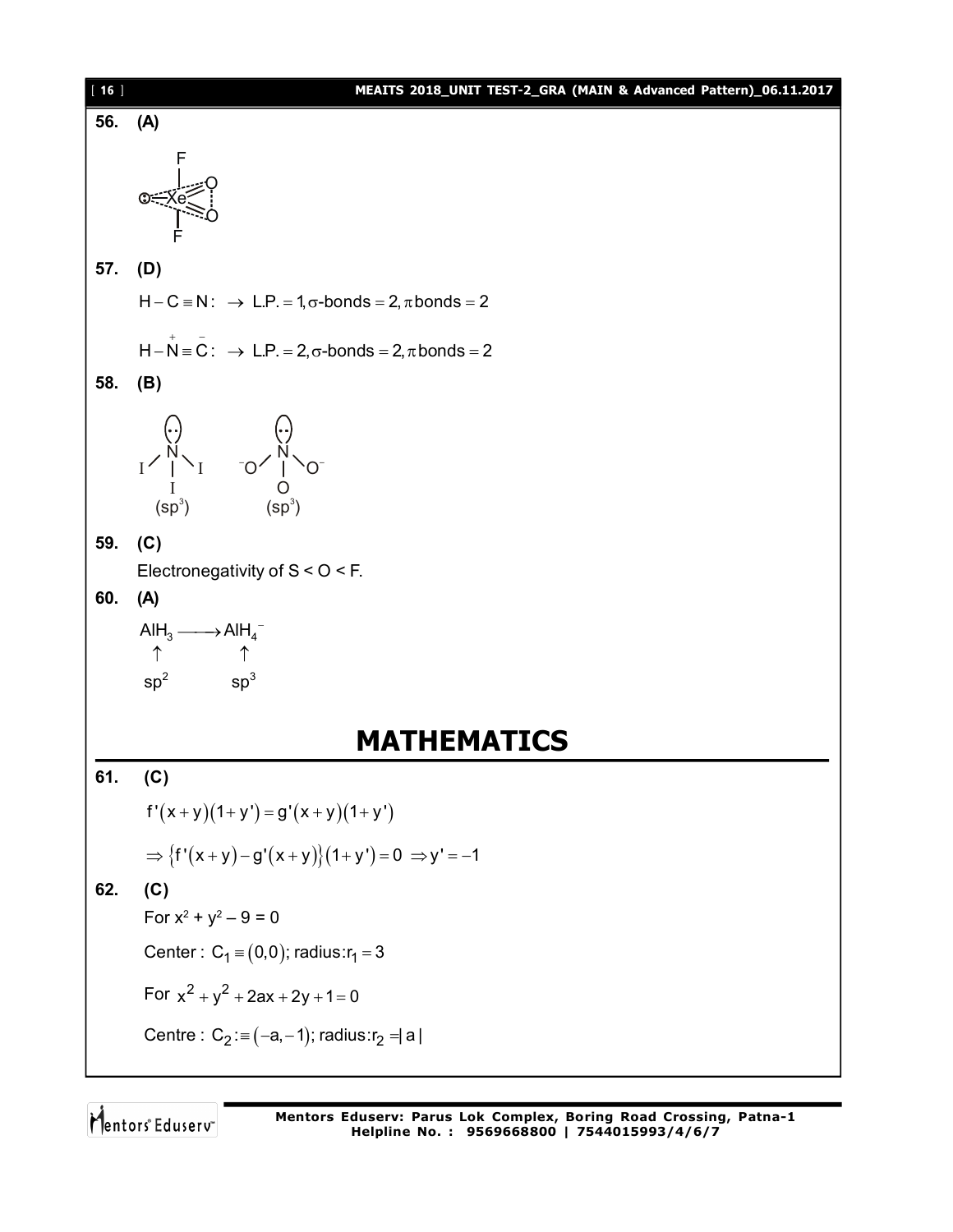#### **MEAITS 2018\_UNIT TEST-2\_GRA (MAIN & Advanced Pattern)\_06.11.2017** [ **17** ]

Now, C<sub>1</sub>C<sub>2</sub> = r<sub>1</sub> + r<sub>2</sub> or |r<sub>1</sub> - r<sub>2</sub>|  
\n
$$
\Rightarrow |a| = \frac{4}{3}
$$
\n63. (C)  
\n
$$
f'(x) = 3\left(\frac{\sqrt{a+1}}{a-1} - 1\right)x^2 - 1 < 0, \forall x \in \mathbb{R}
$$
\nIf  $\frac{\sqrt{a+1}}{a-1} - 1 < 0$   
\n64. (B)  
\nThe slope of chord is  $m = -\frac{8}{y} \Rightarrow y \in \{-8, -4, -2, -1, 1, 2, 4, 8\}$   
\nbut (8, y) must also lie inside the circle  $x^2 + y^2 = 125$   
\n $\Rightarrow y$  can be equal to  $\pm 1, \pm 2, \pm 4 \Rightarrow 6$  values  
\n65. (C)  
\n
$$
f(x) = \ln x - (x^2 - 1)
$$
\n
$$
f'(x) = \frac{1}{x} - 2x < 0 \forall x > 1
$$
\n66. (B)  
\nSince SP, 4, SO are in H.P.  
\n
$$
4 = \frac{2SP \cdot SQ}{SP + SQ}
$$
\nSo = 3  
\nHence PQ = 6 + 3 = 9  
\n67. (C)  
\nLet  $f(x) = (x - 3) \log x$   
\n $f(1) = 0$  &  $f(3) = 0$ , As  $(x - 3)$  and  $\log x$  are continuous and differentiable in (1, 3) so  
\nby Rolle's theorem, there exists at least one value of x in (1, 3) such that  
\n
$$
f'(x) = 0 \Rightarrow \log x + (x - 3)\frac{1}{x} = 0 \Rightarrow x \log x = 3 - x
$$
\n68. (B)  
\n
$$
P'(x) = 2a_1x + 4a_2x^3 + ... + 2na_nx^{2n-1}
$$

Mentors<sup>e</sup> Eduserv<sup>-</sup>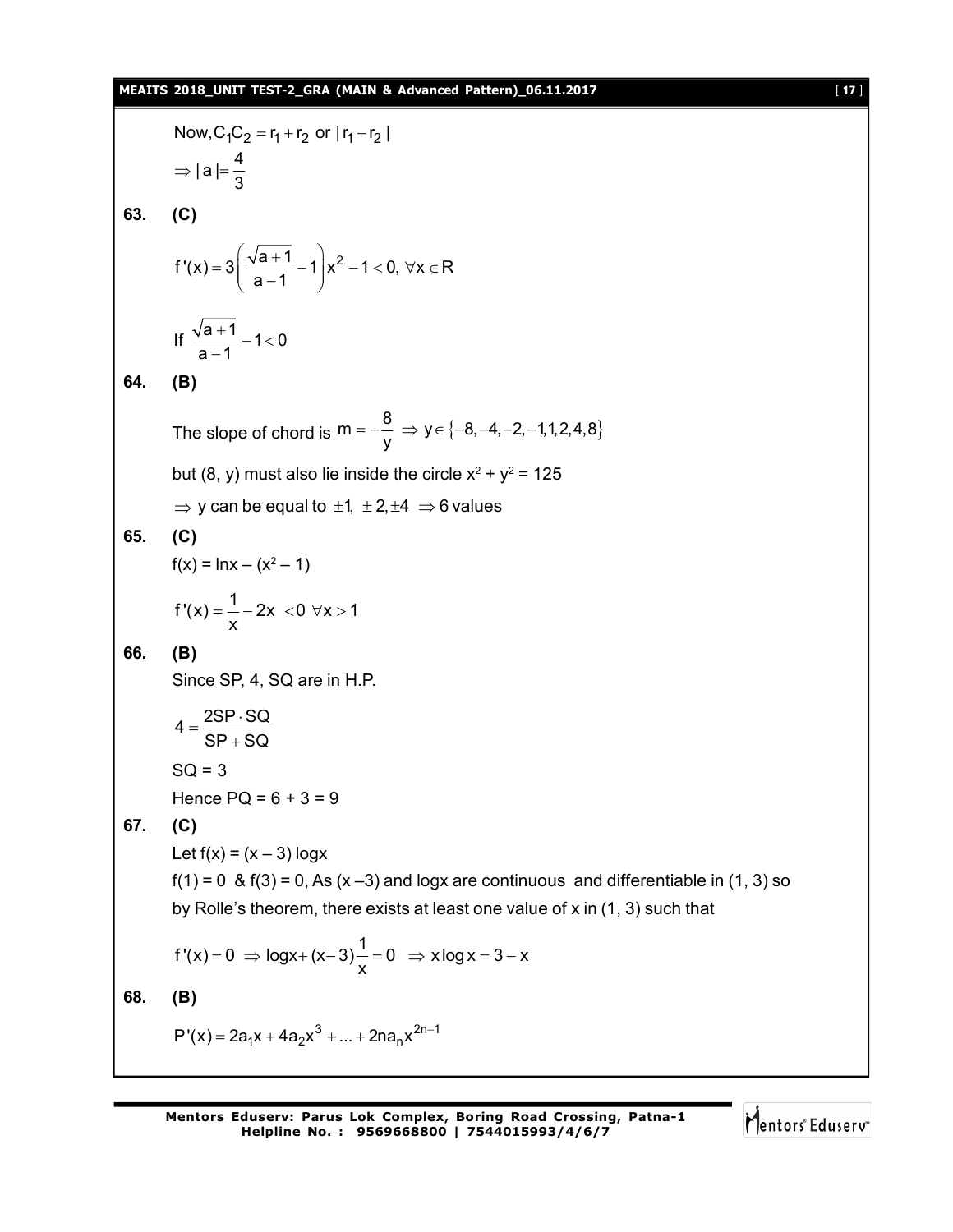| $[18]$ | MEAITS 2018_UNIT TEST-2_GRA (MAIN & Advanced Pattern)_06.11.2017                        |
|--------|-----------------------------------------------------------------------------------------|
|        | $=2x(a_1+2a_2x^2++na_nx^{2n-2})$                                                        |
|        | $P'(x) = 0$ only at $x = 0$ ,                                                           |
|        | Now, $P''(x) = 2a_1 + 12a_2x^2 +  + 2n(2n - 1)a_nx^{2n-2}$                              |
|        | $P''(0) = 2a_1 > 0$ , $\Rightarrow$ x = 0 is point of minima                            |
| 69.    | (A)                                                                                     |
|        | $x = \frac{\sin y}{\cos(a + y)}$                                                        |
|        | $\frac{dx}{dy} = \frac{\cos a}{\cos^2(a+y)}$                                            |
| 70.    | (C)                                                                                     |
|        | $f'(x) = \frac{-2}{3(x+1)^{2/3}}$                                                       |
|        | $f'(-1)$ does not exist                                                                 |
|        | also, $f'(-1^-) < 0$ & $f'(-1^+) < 0$                                                   |
| 71.    | (C)                                                                                     |
|        | Shortest distance will take place along the common normal for $y^2 = 4x$ at $(t^2, 2t)$ |
|        | is $y = -tx + 2t + t^3$ if passes through (6,0), then                                   |
|        | $t^3 - 4t = 0 \Rightarrow t = 0, t = \pm 2$                                             |
|        | B<br>$A \equiv (4, 4), C \equiv (4, -4)$<br>Q(6,0)                                      |
|        | $\overline{P}$<br>$PA = PC = \sqrt{5}$                                                  |
| 72.    | (B)                                                                                     |
|        | $f'(x) = (x-1)^{m-1}(x-2)^m [(2m+1)x-(3m+1)]$                                           |
|        | If m is odd then $(m-1)$ is even, at $x = 1$ is point of inflection                     |
|        | If m is even then $x = 2$ is point of inflection                                        |
|        |                                                                                         |

Mentors<sup>®</sup> Eduserv<sup>®</sup>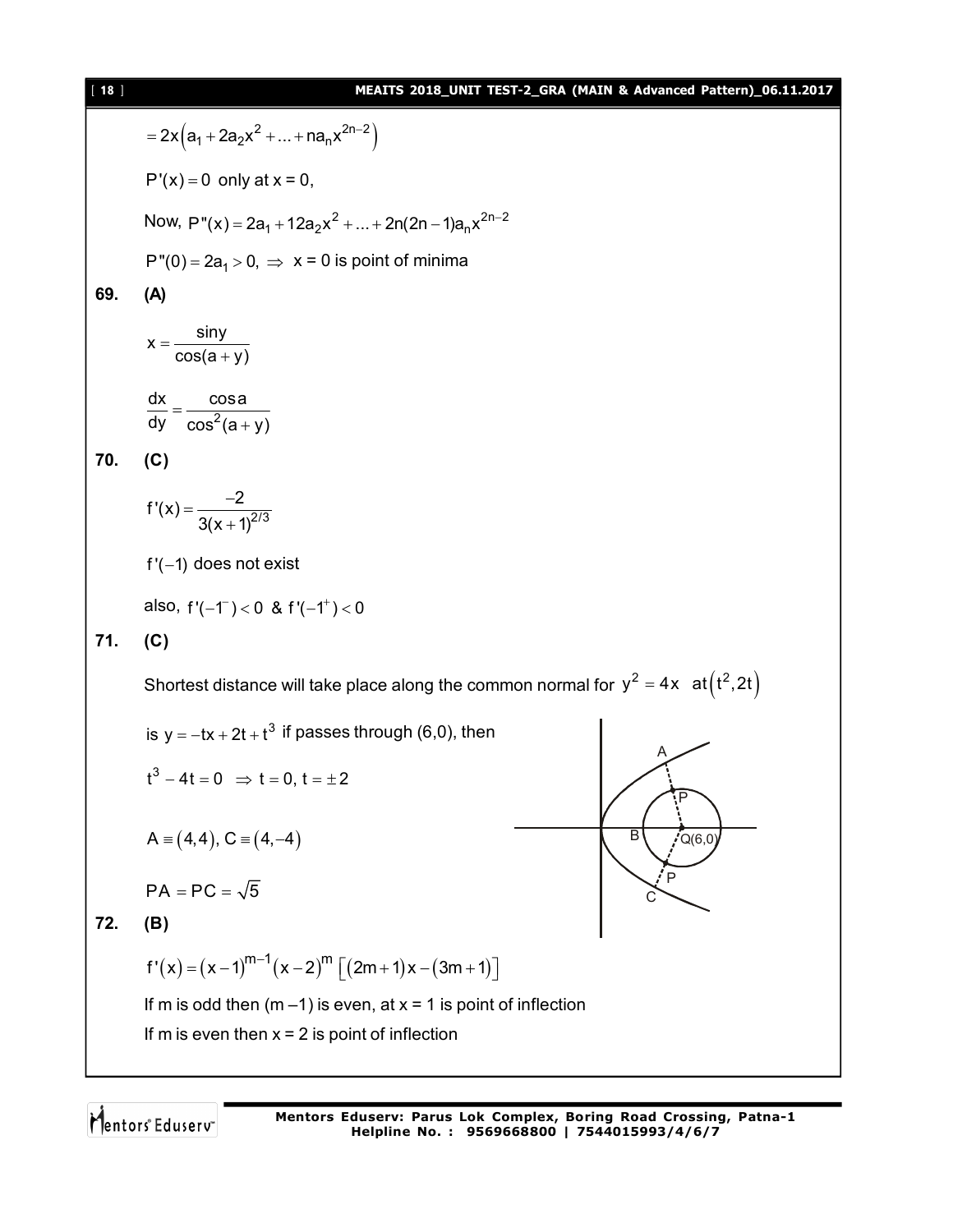#### **MEAITS 2018\_UNIT TEST-2\_GRA (MAIN & Advanced Pattern)\_06.11.2017** [ **19** ]

**73. (C)** Orthocentre of the triangle formed by three tangents of a parabola lies on the directirix **74. (D)**  $P = (6, 6)$ The equation of circle touching  $y = x$  at (6,6) is  $(x - 6)^2$  +  $(y - 6)^2$  +  $\lambda$   $(x - y)$  = 0  $x^{2} + y^{2} + x(\lambda - 12) - y(\lambda + 12) + 72 = 0$ Hence  $c = 72$ **75. (B)** Focus (1, 3) and directrix  $5x - 12y + 17 = 0$ Latus rectum = 4a = 2x  $\left| \frac{5-36+17}{\sqrt{(5^2+(12))^2}} \right| = \frac{2\times14}{13} = \frac{28}{13}$  $(5)^2 + (12)^2$  13 13  $=4a=2x\left|\frac{5-36+17}{\sqrt{2-36-x^2}}\right|_0^1=\frac{2\times14}{10}=\frac{2}{5}$  $\ddot{}$ **76. (D)** Minimum value of a tan<sup>2</sup> x + bcot<sup>2</sup> x is  $2\sqrt{ab}$  and maximum value of  $a\sin^2\theta + b\cos^2\theta$  is 'a' So a =  $2\sqrt{ab} \Rightarrow a = 4b$ **77. (A)** f is increasing & g is decreasing  $x < x + 1$  $g(x)$  >  $g(x + 1)$  $f(g(x)) > f(g(x + 1))$ also  $x > x - 1$  $\Rightarrow$  f(x) > f(x-1)  $\Rightarrow$  g (f(x)) < g (f(x-1)  $x > x - 1$  $\Rightarrow$  g(x) < g(x - 1)  $\Rightarrow$  f(g(x)) < f(g(x-1)) **78. (D)** Minimum length of focal chord is length of latus rectum **79. (B)** f'(x) =  $-\pi \sin \pi x + 10 + 6x + 3x^2$  $= 3(x+1)^2 + 7 - \pi \sin x > 0 \quad \forall x \in \mathsf{R}$ 

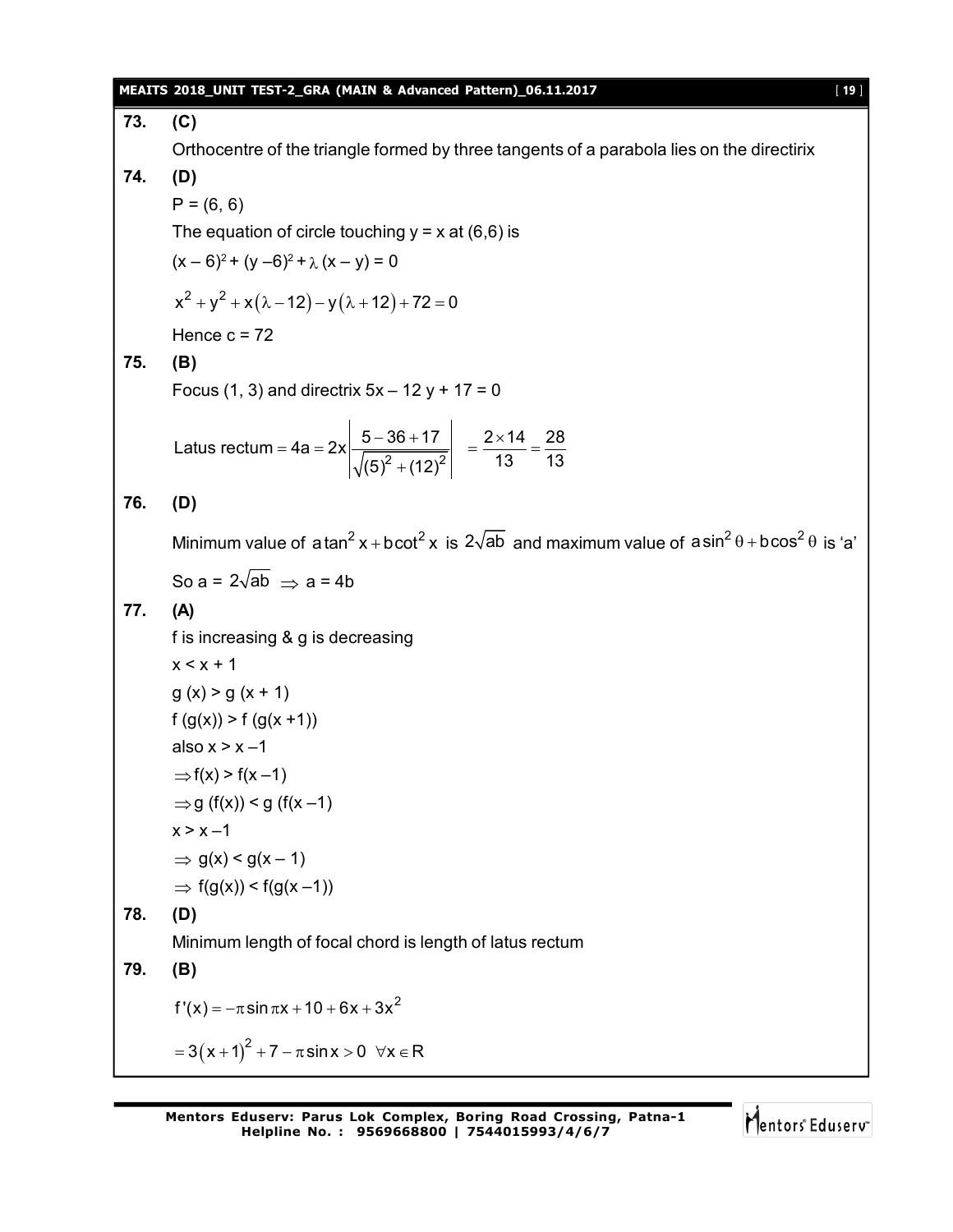$$
[20]
$$

#### [ **20** ] **MEAITS 2018\_UNIT TEST-2\_GRA (MAIN & Advanced Pattern)\_06.11.2017**

 $\Rightarrow$  f(x) is increasing, hence the required value is  $f(-2) = 1 - 20 + 12 - 8 = -15$ **80. (A)**  $\frac{dy}{dt} = \frac{\sin \theta}{4 \pi \cosh \theta} \Big|_{\pi} = 1$  $=\frac{\sin\theta}{1-\sin\theta}$   $\pi =$  $\frac{1}{\text{dx}} - \frac{1}{1 + \cos \theta} \frac{\pi}{2}$  $+ \cos \theta$ 2  $y_1/1 + \left(\frac{dy}{dx}\right)^2 = a\sqrt{2}$  $= y \sqrt{1 + \left(\frac{dy}{dx}\right)^2} = \epsilon$ dx **81. (B)** draw graphs of  $y = x^2 \cdot e^{2-|x|}$  and  $y = 1$  $(0, 4)$  $y=1$  $2 \cdot 2^{-x}$  $x^2$  ·e<sup>2-x</sup> if  $x \ge 0$  $\geq$  $y = \begin{bmatrix} 1 & 1 \\ 1 & 1 \end{bmatrix}$ ]  $2 \cdot 2^{2+x}$  $^{+}$  $x^2$  ·e<sup>2+x</sup> if  $x < 0$  $\lt$ **82. (B)** When  $x = 1/2$ ,  $y = 1/e$ as;  $x = \frac{1}{2} > 0$ ;  $y = e^{-2x} \Rightarrow \frac{dy}{dx} = -2e^{-2x}$  $=\frac{1}{2}$  > 0 ; y = e<sup>-2x</sup>  $\Rightarrow \frac{dy}{1}$  = -2e<sup>-2</sup>  $2^{x}$  dx dy at  $\left(\frac{1}{2},\frac{1}{2}\right) = -\frac{2}{3}$  $\left(\frac{1}{2},\frac{1}{e}\right)=-\frac{2}{e}$ dx  $\left(2 \right)$  e e  $\therefore$  Equation of normal  $y - \frac{1}{2} = \frac{e}{2} \left( x - \frac{1}{2} \right)$  $-\frac{1}{e} = \frac{e}{2} \left(x - \frac{1}{2}\right)$ e 2 2  $\Rightarrow$  2e(ex - 2y) = e<sup>2</sup> - 4 **83. (C)** 2a<sup>2</sup> + a + 1 > 3a<sup>2</sup> – 4a + 1  $\Rightarrow$   $a^2-5a < 0$   $\Rightarrow$   $a \in (0, 5)$  ... (i)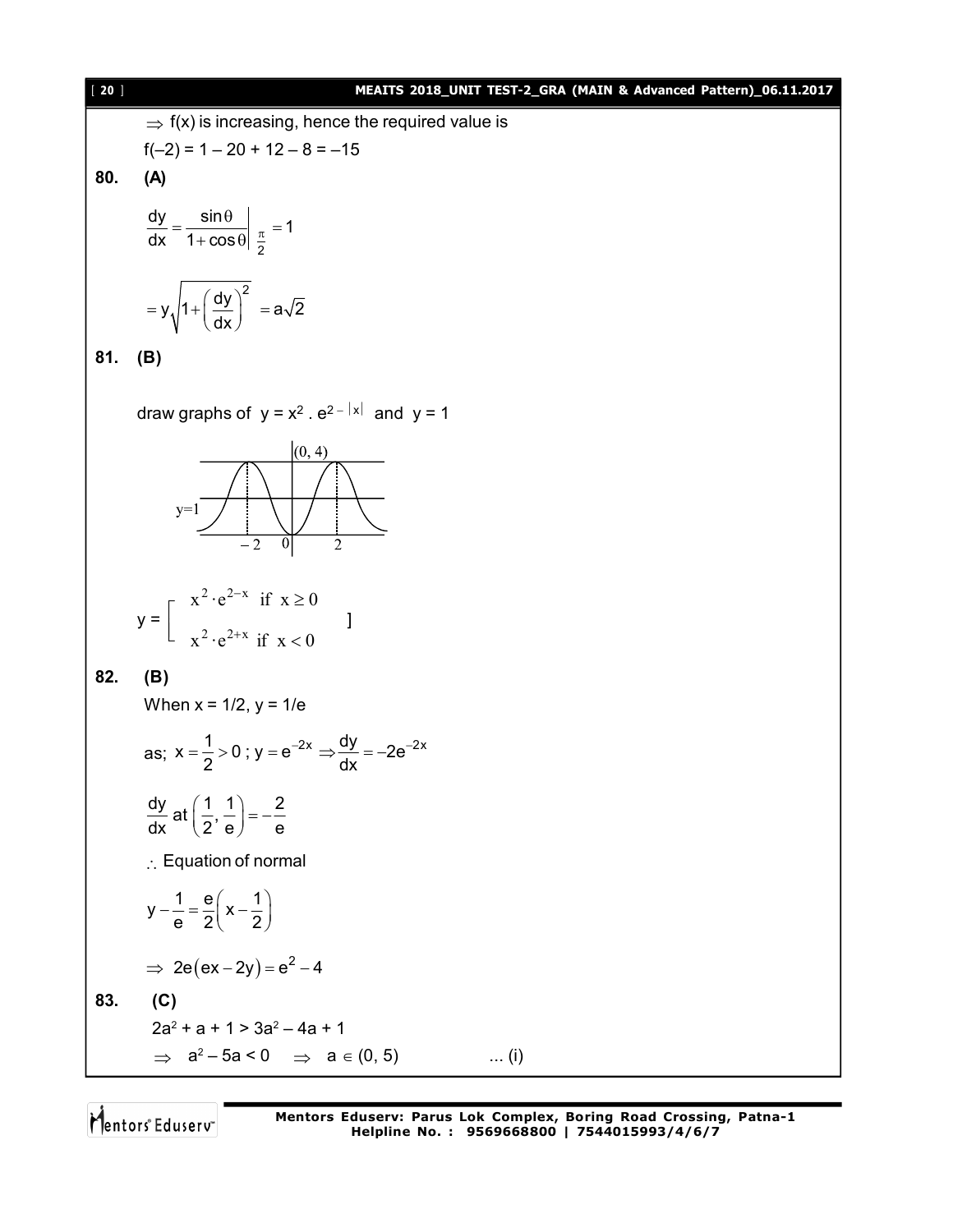#### **MEAITS 2018\_UNIT TEST-2\_GRA (MAIN & Advanced Pattern)\_06.11.2017** [ **21** ]

2 2 further  $2a^2 + a + 1 > 0$   $\Rightarrow a < \frac{1}{2}$  or  $a > 1$  ... (ii) 3 and 3a 4a 1 0  $+a+1>0$   $\Rightarrow a < \frac{1}{2}$  or a > 1  $-4a+1>0$ From (i) and (ii) a  $\in \left[ \,0,\frac{1}{2}\, \right] \cup$  (1,5) 3  $\in \left(0,\frac{1}{3}\right)$ **84. (C)** Let  $f(x) = ax^4 + bx^3 + cx^2 + dx + e$  $f(3) = e$ ,  $f(0) = e$ : f'(x) = 0 has at least one root between 0 and 3 **85. (C)**  $x^2 + y^2$  $y = [$   $|\text{sin}x| + \text{sin}|x|$ ] 2 –2 2 –2  $\begin{array}{c|cc} \n\frac{\pi}{6} & \frac{\pi}{2} \n\end{array}$  $\pi$  $rac{\pi}{2}$   $-\frac{\pi}{6}$  $-\frac{\pi}{2}$   $-\frac{\pi}{6}$ O  $\frac{\pi}{6}$ 6 5 6  $-\pi$   $-5\pi$   $-\pi$   $-5$   $-7\pi$   $-7\pi$   $-7\pi$   $-5\pi$ 6  $\pi$ 1  $2<sup>1</sup>$ y  $\overrightarrow{x}$ Points of intersection are :  $(\sqrt{3},1)$  and  $(-\sqrt{3},1)$ Angle of intersection is :  $\theta = 60^{\circ}$ **86. (C)** Given that  $h = \frac{1}{6}r,$ 6  $=$ volume,  $V = \frac{1}{2} \pi r^2 h$ 3  $=\frac{1}{2}\pi r$ h  $\overline{\mathrm{o}}$ r  $V = \frac{1}{2} \pi (6h)^2 h = 12 \pi h^3$ 3  $= \frac{1}{2} \pi (6h)^2 h = 12 \pi h$  $\frac{dV}{dt} = 36\pi h^2 \frac{dh}{dt}$ dt dt  $=36\pi$ h dh 1 1 dt  $3\pi \times 16$  48  $=\frac{1}{2}$  = - $\pi \times 16$  48 $\pi$ 

**Mentors Eduserv: Parus Lok Complex, Boring Road Crossing, Patna-1 Helpline No. : 9569668800 | 7544015993/4/6/7**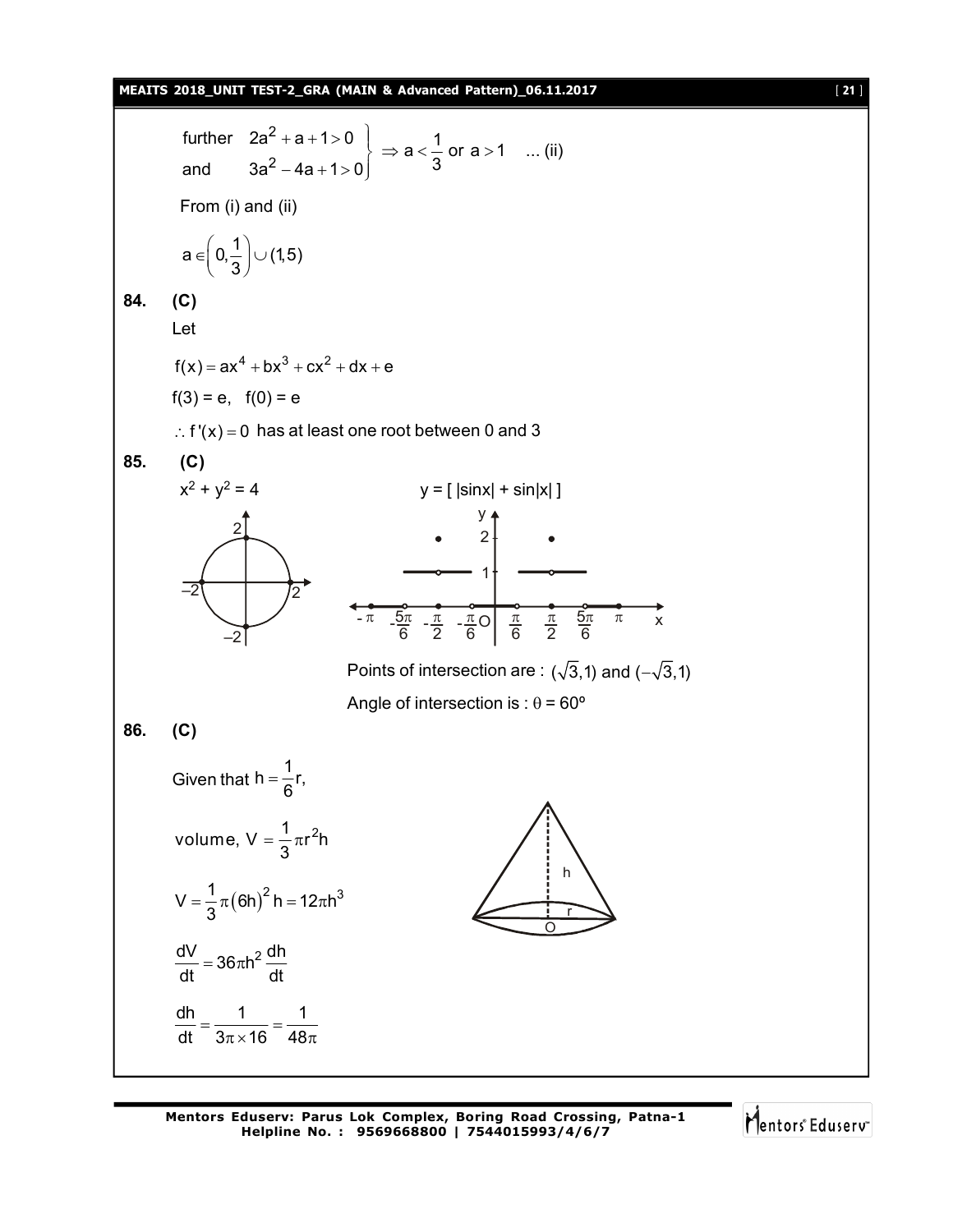| [22] | MEAITS 2018_UNIT TEST-2_GRA (MAIN & Advanced Pattern)_06.11.2017                                                                         |
|------|------------------------------------------------------------------------------------------------------------------------------------------|
| 87.  | (A)                                                                                                                                      |
|      | Let $cos(sin x) = sin(cos x) = cos \left(\frac{\pi}{2} - cos x\right)$                                                                   |
|      | $\sin x + \cos x = \frac{\pi}{2} > \sqrt{2}$ or $\sin x - \cos x = -\frac{\pi}{2} < -\sqrt{2}$ , which is not possible.<br>$\Rightarrow$ |
|      | either, cos (sinx) > sin (cosx) $\forall$ $x \in R$<br>$\Rightarrow$                                                                     |
|      | $cos (sin x) < sin (cos x)$ $\forall x \in R$<br>or,                                                                                     |
|      | At $x = 0$ :                                                                                                                             |
|      | cos(sin0) > sin (cos0)                                                                                                                   |
|      | $cos (sin x) > sin (cos x)$ $\forall x \in R$<br>$\Rightarrow$                                                                           |
| 88.  | (B)                                                                                                                                      |
|      | $f (xy) = 0$                                                                                                                             |
|      | $f'(xy)\left\{y+x\frac{dy}{dx}\right\}=0$                                                                                                |
|      | $\frac{dy}{dx} = -\frac{y}{x}$                                                                                                           |
| 89.  | (D)                                                                                                                                      |
|      | Image of focus in the tangent always lies on the directrix of parabola.                                                                  |
|      | i.e. $(2, -3)$ and $(-2, 3)$ will lie on the directrix                                                                                   |
|      | slope of directrix = $\frac{6}{-4} = \frac{-3}{2}$                                                                                       |
|      | hence slope of the axis of parabola is $\frac{2}{3}$                                                                                     |
| 90.  | (D)                                                                                                                                      |
|      | Area of quadrilateral = $\sqrt{c} \times \sqrt{9 + 25 - c} = 15$                                                                         |
|      | $c = 9, 25$                                                                                                                              |
|      |                                                                                                                                          |

Mentors<sup>\*</sup> Eduserv<sup>-</sup>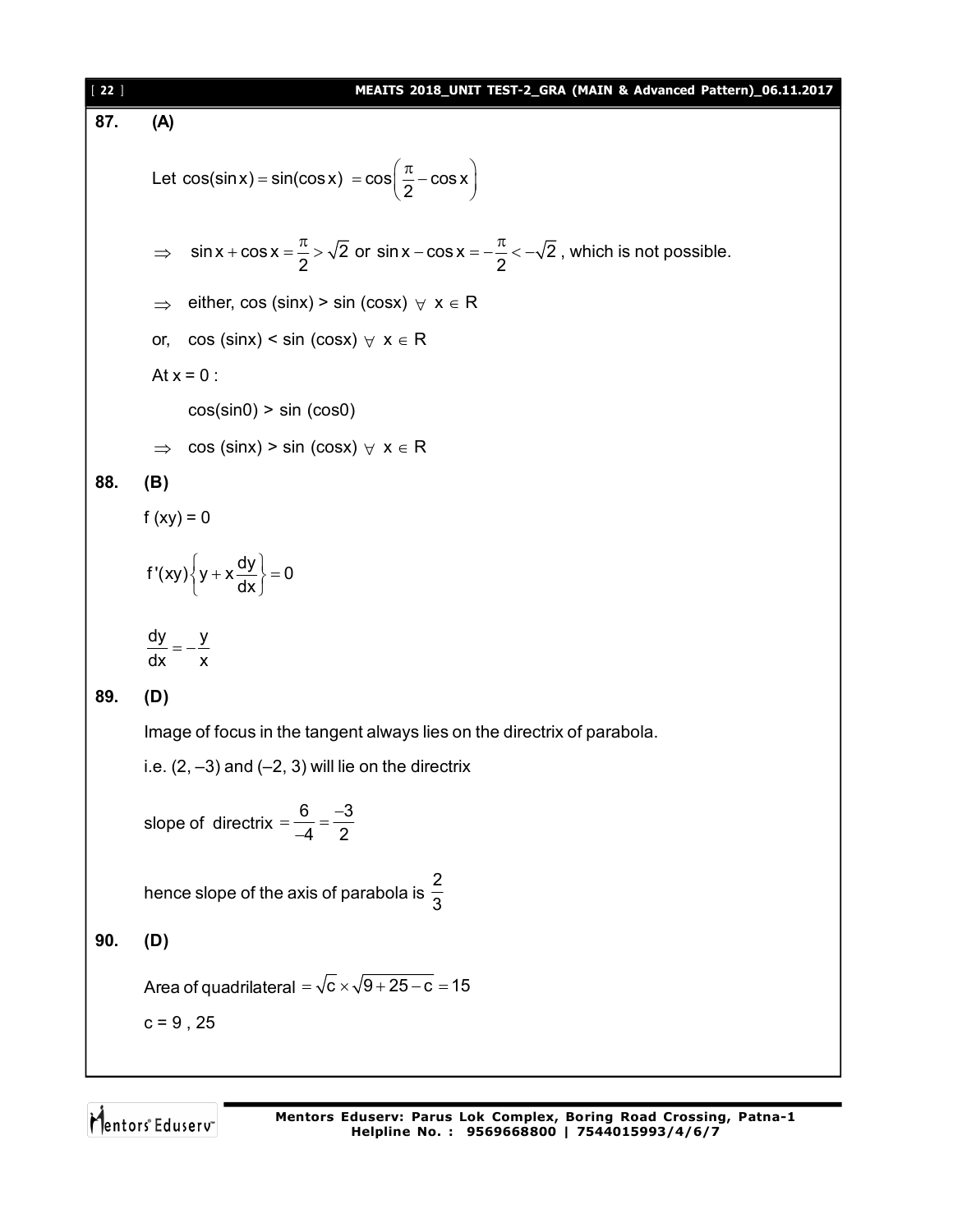**MEAITS 2018\_UNIT TEST-2\_GRA (MAIN & Advanced Pattern)\_06.11.2017** [ **23** ]

## **JEE ADVANCED PHYSICS**

**1. (D)**

At origin,  $\frac{dU}{dx}$  = +ve  $\frac{dS}{dx}$  = +ve and hence force is –ve, as a result, it will move in –ve x-axis.

When the particle is released at  $x = +2$ , it will reach the point of least potential energy (-15J), where it will have maximum kinetic energy,

$$
\frac{1}{2}mv_{\text{max}}^2 = 25 \qquad \qquad \Rightarrow v_{\text{max}} = 5 \text{ m/s}
$$

The particle will now perform oscillatory motion with  $x = 5$ , as mean position.

It option (C),  $E_i = U_i + K_i = 15 + 6 = 21J$ 

At x = 10,  $U_f = 10 \Rightarrow K_f = 1$ 

So particle will crosses  $x = 10$ 

**2. (B)**

$$
a = g \sin \theta - \mu g \cos \theta = g \left( \sin \theta - \frac{x}{2} \cos \theta \right) = \frac{g(2 - x)}{2\sqrt{2}} \quad (\because \theta = 45^{\circ})
$$

$$
v\frac{dv}{dx} = \frac{g(2-x)}{2\sqrt{2}}
$$

$$
\int_{0}^{v} v dv = \frac{g}{2\sqrt{2}} \int_{0}^{2} (2 - x) dx
$$

$$
\Rightarrow \frac{v^{2}}{2} = \frac{g}{2\sqrt{2}} \left[ 2x - \frac{x^{2}}{2} \right]_{0}^{2}
$$

 $\Rightarrow$  v =  $\sqrt{g\sqrt{2}}$  m/s

Also it is Clear that for  $x < 2$ , the body accelerates; at  $x = 2$ , acceleration is zero and for  $x > 2$ , the body retards till it comes to rest.

$$
3. (C)
$$

Direction of light is given by normal vector  $\vec{\mathsf{n}} = 3\hat{\mathsf{i}} + 4\hat{\mathsf{j}} + 5\hat{\mathsf{k}}$ 

.. Angle made by  $\vec{p}$  with z-axis is given by  $\cos \gamma = \frac{5}{\sqrt{2^2 + 4^2 + 5^2}}$  $cos \gamma = \frac{5}{\sqrt{2.1}} = \frac{1}{\sqrt{2}}$  $3^2 + 4^2 + 5^2$   $\sqrt{2}$  $\gamma = \frac{Q}{\sqrt{Q(1 - Q^2)}} = +4^{2}$  + 5

**Mentors Eduserv: Parus Lok Complex, Boring Road Crossing, Patna-1 Helpline No. : 9569668800 | 7544015993/4/6/7**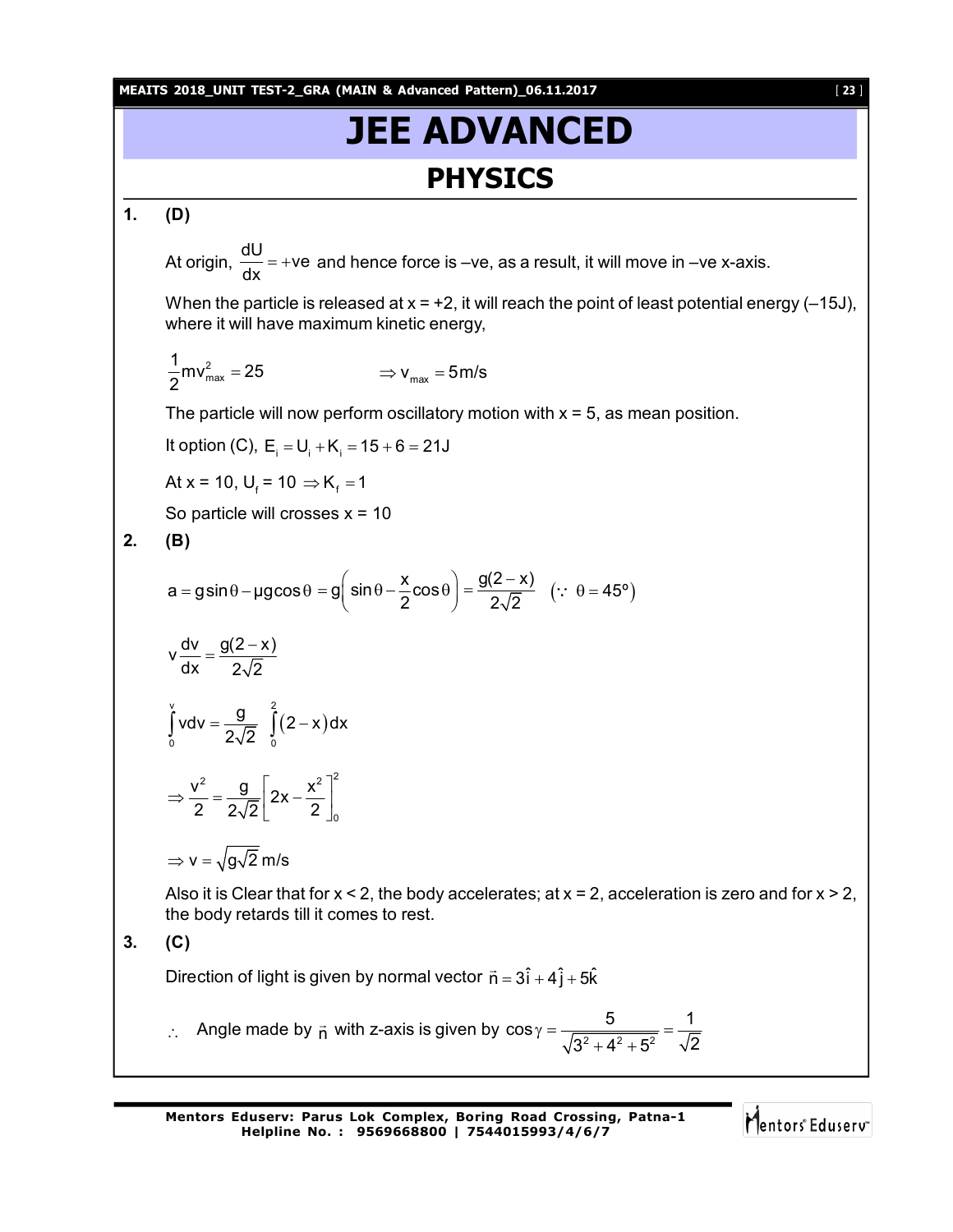

Mentors Eduserv

**Mentors Eduserv: Parus Lok Complex, Boring Road Crossing, Patna-1 Helpline No. : 9569668800 | 7544015993/4/6/7**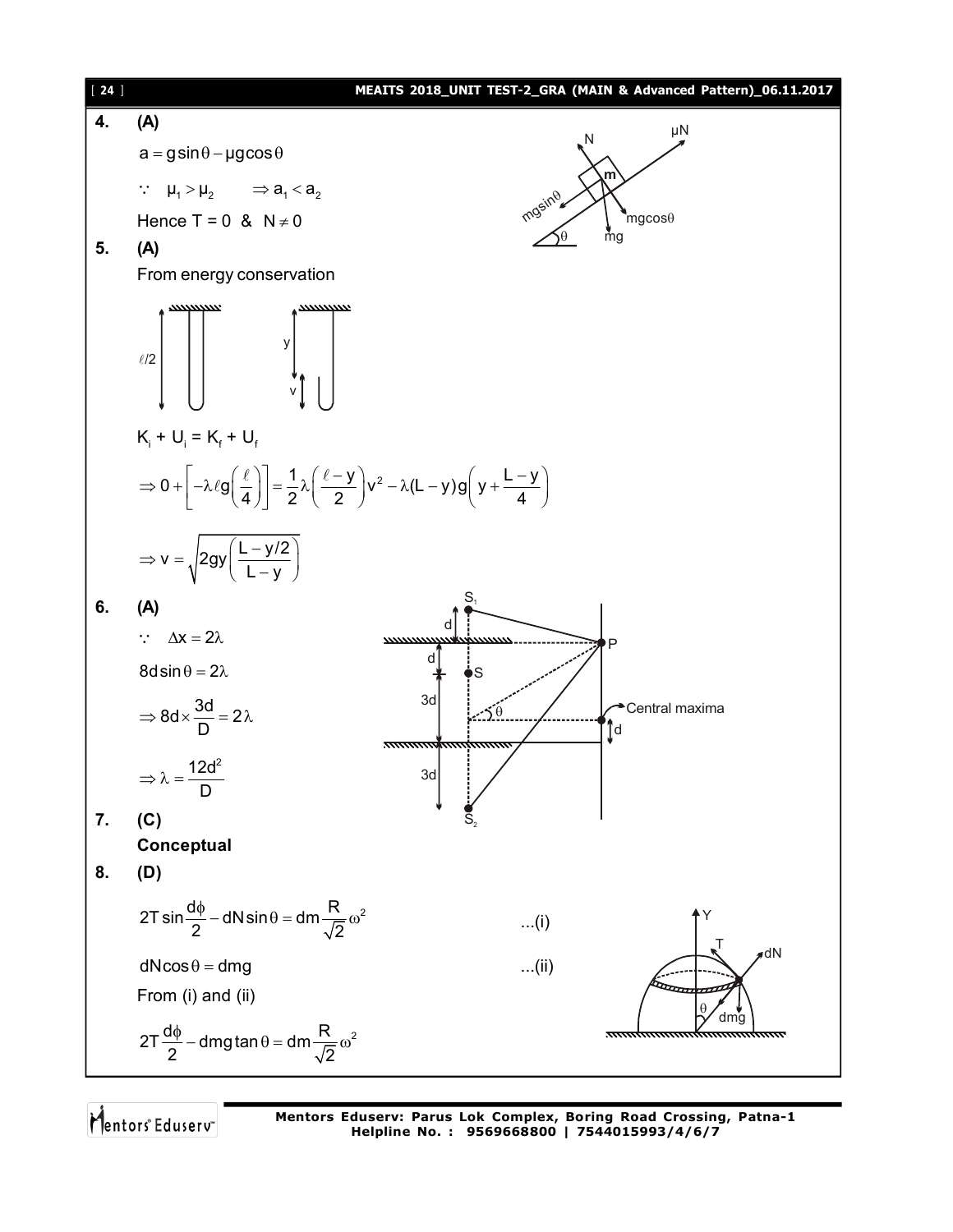

$$
\Rightarrow \tT\int_{0}^{2\pi} d\phi - g \tan \theta \int_{0}^{\pi} dm = \frac{R}{\sqrt{2}} \omega^{2} \int_{0}^{\pi} dm
$$
\n  
\n⇒  $T = \frac{m}{2\pi} \left( g \tan \theta + \frac{R}{\sqrt{2}} \omega^{2} \right)$   
\nAccording to questions,  $\theta = \frac{\pi}{4}$  &  $\omega = \sqrt{\frac{g}{R}}$   
\n  
\n $T = mg \frac{(\sqrt{2} + 1)}{2\sqrt{2} \pi}$   
\nSolution for (9 & 8, 10)  
\n $2T \sin \theta - mg = ma_{2}$  ...(i)  
\n $mg = T = ma_{1}$  ...(ii)  
\n $a_{1} = 2a_{2} \sin \theta$  ...(iii)  
\n $a_{1} = \frac{2g(2 \sin \theta - 1)}{1 + 4 \sin^{2} \theta} \sin \theta$   
\n $a_{2} = \frac{(2 \sin \theta - 1)g}{1 + 4 \sin^{2} \theta}$   
\nFor both to be in equilibrium  
\n $a_{1} = a_{2} = 0$   
\n⇒  $\sin \theta = \frac{1}{2}$   
\n⇒  $\theta = 30^{\circ}$   
\n  
\n9. (A)  
\n10. (B)  
\nSolution for (11 & 8, 12)  
\n $0 \le t \le 0.4$ ,  $F = 800N$ ,  $v = \frac{20}{0.5} = 40t$   
\n $P = \vec{F}.\vec{v} = 800 \times 40t = (32t)KJ$   
\nFor 0.4 ≤ t ≤ 0.5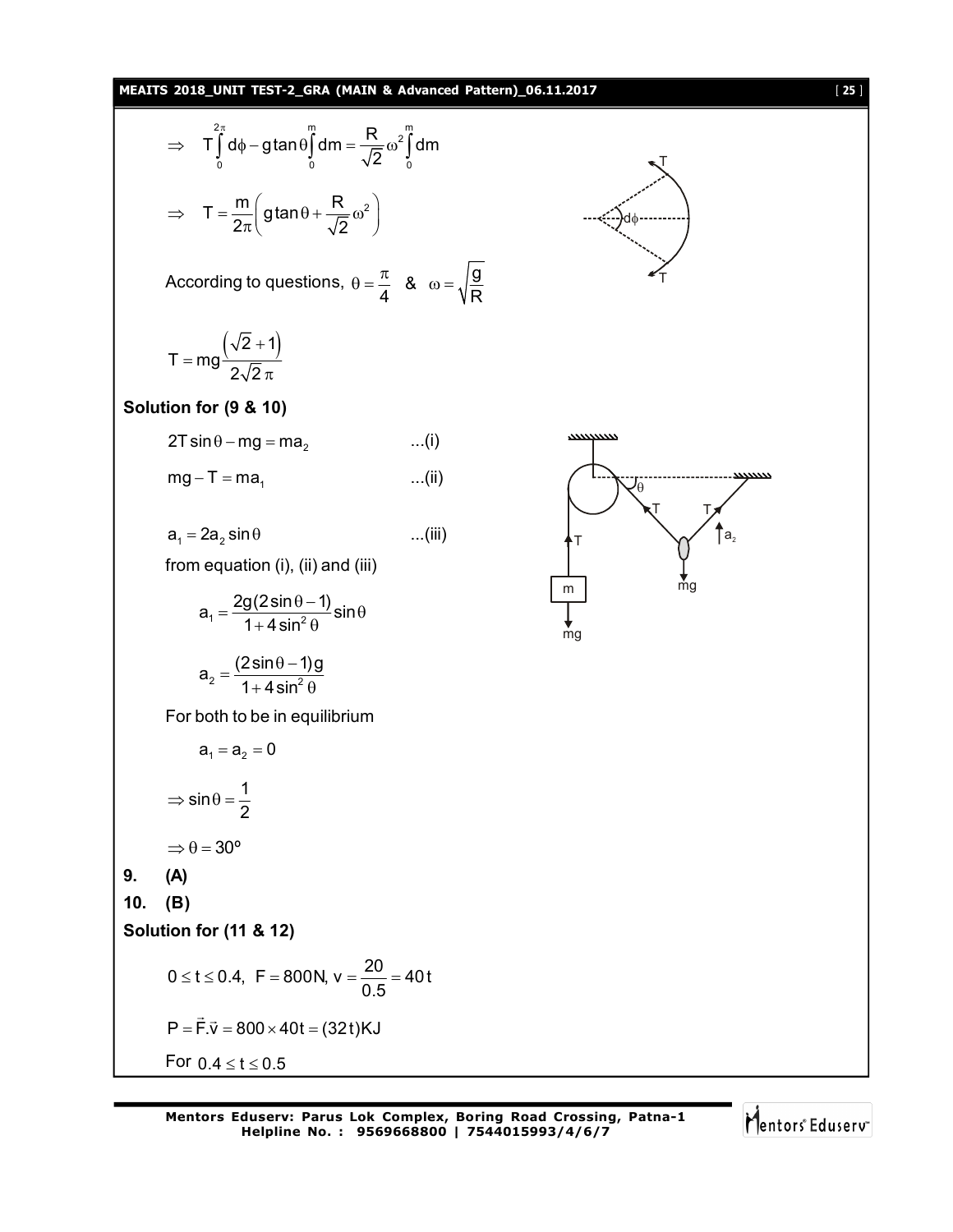#### [ **26** ] **MEAITS 2018\_UNIT TEST-2\_GRA (MAIN & Advanced Pattern)\_06.11.2017**

 $F = 4000 - 8000t$ ,  $v = 40t$  $P = \vec{F}.\vec{v} = (4-8t) \times 10^3 \times 40t = (160t - 320t^2)KJ$ .<br>2→  $\frac{dP}{dt} = 160 - 640t = 0$ dt  $=160-640t=0$  $t = \frac{160}{340} = 0.25$ 640  $\Rightarrow t = \frac{188}{040} = 0$  $\therefore$  0.25 < 0.4, hence maximum P at t = 0.4 s  $0.4$  0.5<br>[(22t)dt [(160t 220t<sup>2</sup> w =  $\int_{0}^{\frac{\pi}{2}} P dt = \int_{0}^{\frac{\pi}{2}} (32t) dt + \int_{0.4}^{\frac{\pi}{2}} (160t - 320t^2) dt$ 2]<sup>0.4</sup> | **90**[+2]<sup>0.5</sup> 320[+3]<sup>0.5</sup>  $16[t^2]_0^{0.4} + 80[t^2]_{0.4}^{0.5} - \frac{320}{3}[t^3]_{0.4}^{0.5}$ 3  $=16[t^{2}]_{0}^{0.4}+\left[80[t^{2}]_{0.4}^{0.5}-\frac{320}{3}[t^{3}]_{0.4}^{0.5}\right]$  $= 2.56 + [7.2 - 6.5]$  $= 2.56 + 0.7 = 3.26$  KJ **11. (B) 12. (C) Solution for (13 & 14)**  $\cos_3 = \frac{\lambda D}{d} = \frac{6 \times 10^{-7} \times 1}{3 \times 10^{-3}} = 2 \times 10^{-4}$  m d  $3 \times 10$  $^{-7}$  × 1 \_ 2 × 10<sup>-</sup> - $=\frac{\lambda D}{4}=\frac{6\times10^{-7}\times1}{8\times10^{-3}}=2\times1$  $\times$ Given intensity at  $S_4$  is  $I_0$  $4I_0 \cos^2 \frac{\varphi}{2}$  $\therefore I = 4I_0 \cos^2 \frac{\phi}{2}$  $_{0} = 4I_{0} \cos^{2} \frac{\varphi}{2}$  $\Rightarrow I_0 = 4I_0 \cos^2 \frac{\phi}{2}$ 2 3  $\Rightarrow \quad \phi = \frac{2\pi}{2}$ x  $2\pi$  3  $\therefore \quad \Delta x = \frac{\lambda}{2} \times \Delta \phi = \frac{\lambda}{2}$  $\pi$  $y = \Delta x - \frac{D}{2} = \frac{\lambda D}{2}$ d 3d  $\therefore$  y =  $\Delta x \frac{D}{A} = \frac{\lambda}{2}$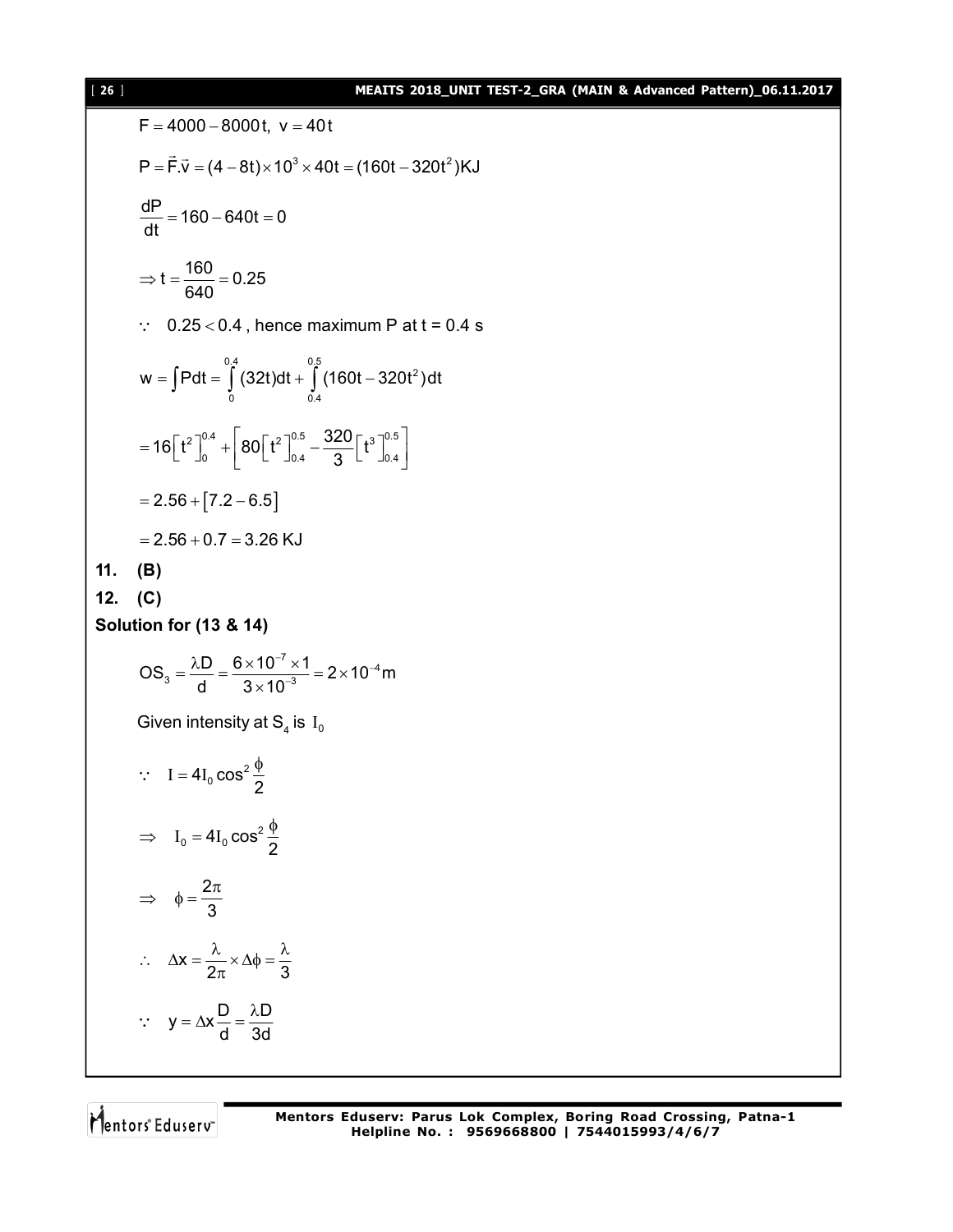**MEAITS 2018\_UNIT TEST-2\_GRA (MAIN & Advanced Pattern)\_06.11.2017** [ **27** ]

$$
\therefore S_3S_4 = \frac{\lambda D}{d} + \frac{\lambda D}{3d} = \frac{4}{3} \frac{\lambda D}{d} = \frac{4}{3} \times 2 \times 10^{-4} = \frac{8}{3} \times 10^{-4} \text{ m}
$$
\nAt S<sub>3</sub>,  $\Delta \phi_1 = 2\pi$   
\nAt S<sub>4</sub>,  $\Delta \phi_2 = \frac{2\pi}{3}$   
\nAt O', phase difference =  $2\pi - \frac{2\pi}{3} = \frac{4\pi}{3}$   
\n $\therefore \quad \Gamma = I_0 + 4I_0 + 2\sqrt{I_0 \times 4I_0} \cos \frac{4\pi}{3} = 3I_0$   
\n13. (A)  
\n14. (B)  
\n15. (B, C)  
\n16. (B, C)  
\n $N = KR - \frac{mv_0^2}{R}$   
\n $N = KR - \frac{mv_0^2}{R}$   
\nApply work-energy theorem from At to lowest point,  
\n $mgR + \frac{1}{2}K[\frac{R^2 - (\sqrt{2}R - R)^2}{\frac{R}{2}}] = \frac{1}{2}mv^2 - \frac{1}{2}mv_0^2$   
\n $\Rightarrow v = \sqrt{v_0^2 + 2gR + \frac{2KR^2}{m}(\sqrt{2} - 1)}$   
\n16. (B, C, D)  
\nWith respect to lift  
\n $N = \frac{3mg}{2}$   
\n $f_1 = \mu N = \frac{mg}{2}$   
\n $\frac{3mg}{2} - T = ma$  ...(i)  
\n $T - \frac{mg}{2} = ma$  ...(ii)  
\n $\mu N = \frac{mg}{\sqrt{mg}}$ 

**Mentors Eduserv: Parus Lok Complex, Boring Road Crossing, Patna-1 Helpline No. : 9569668800 | 7544015993/4/6/7**

Mentors<sup>e</sup> Eduserv<sup>-</sup>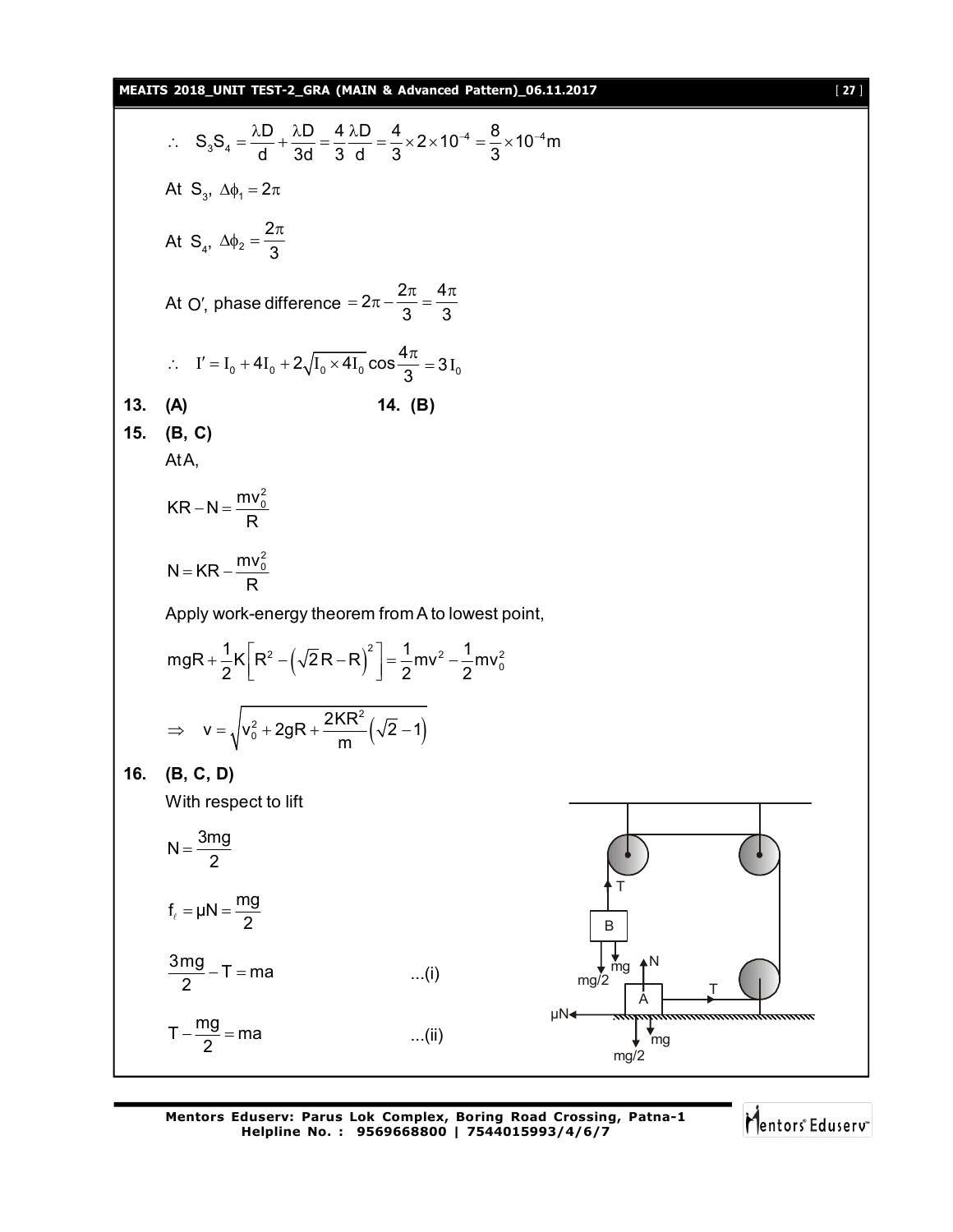#### [ **28** ] **MEAITS 2018\_UNIT TEST-2\_GRA (MAIN & Advanced Pattern)\_06.11.2017**



Mentors Eduserv

**Mentors Eduserv: Parus Lok Complex, Boring Road Crossing, Patna-1 Helpline No. : 9569668800 | 7544015993/4/6/7**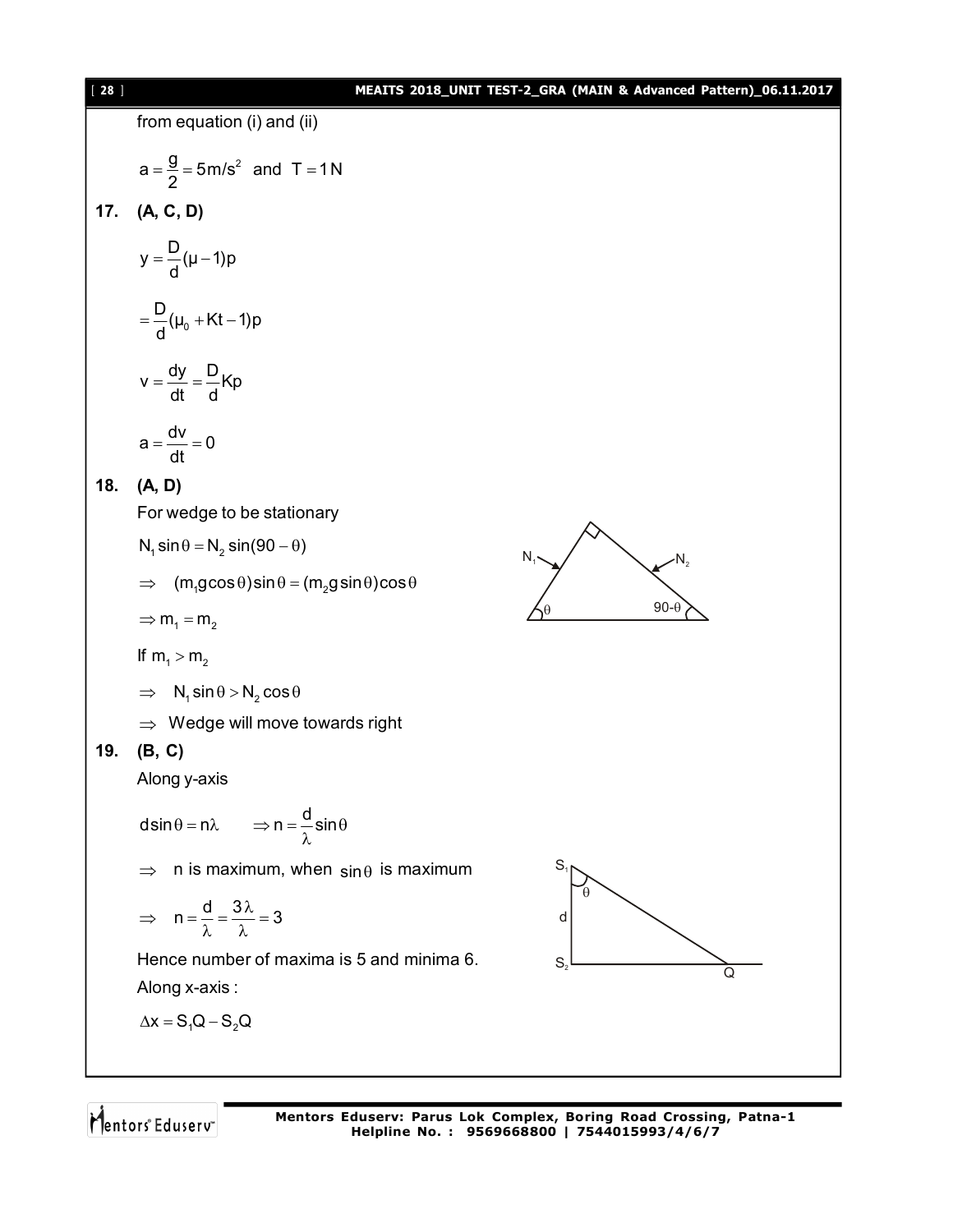#### **MEAITS 2018\_UNIT TEST-2\_GRA (MAIN & Advanced Pattern)\_06.11.2017** [ **29** ]



Mentors<sup>e</sup> Eduserv<sup>®</sup>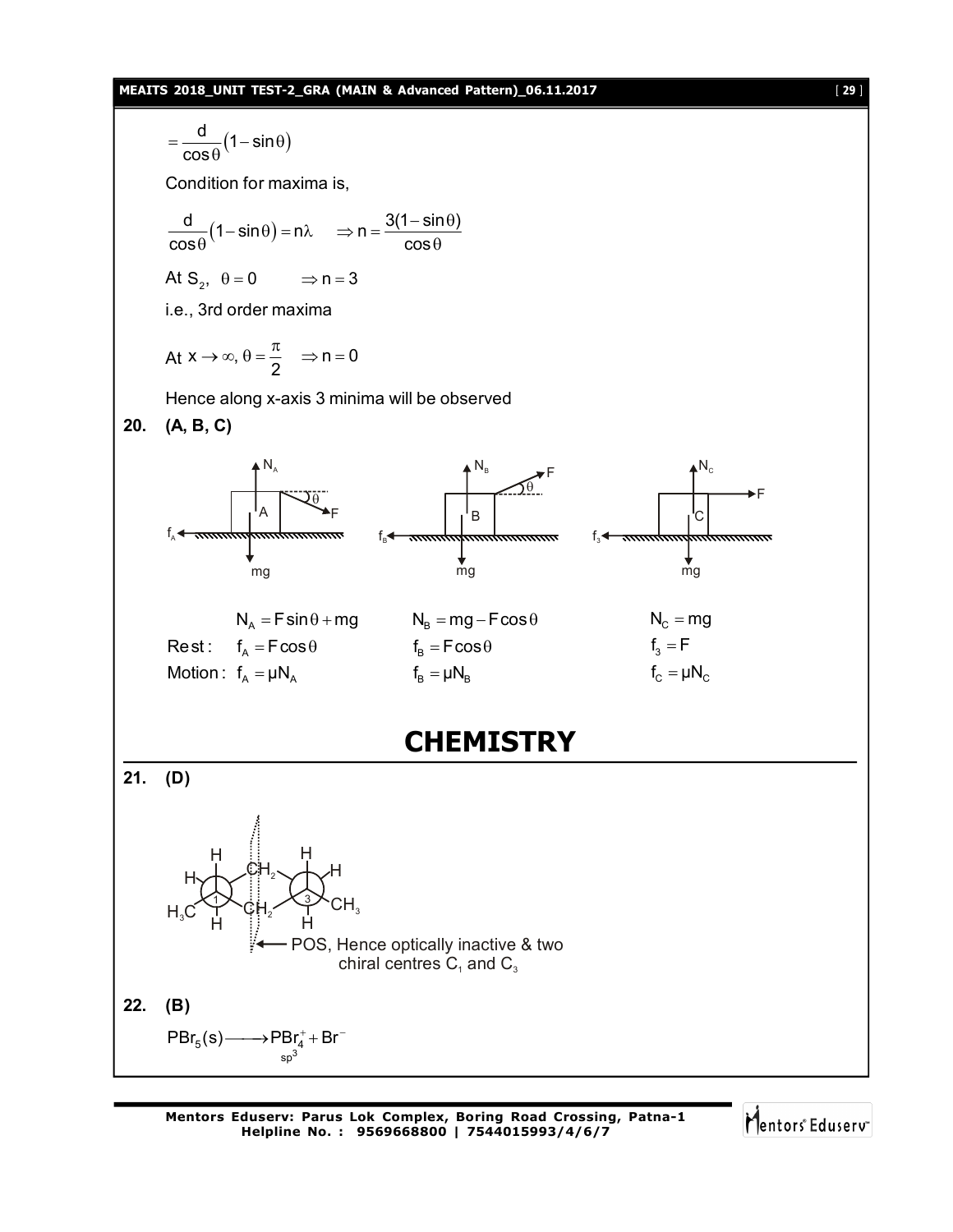| 30  | MEAITS 2018_UNIT TEST-2_GRA (MAIN & Advanced Pattern)_06.11.2017                                                                                                                                               |
|-----|----------------------------------------------------------------------------------------------------------------------------------------------------------------------------------------------------------------|
| 23. | (D)                                                                                                                                                                                                            |
|     | Across C=C bond, I & II are geometrical isomers and both having chiral carbon, hence they<br>are optically active and also these two are not mirror images of each other hence they are also<br>diastereomers. |
| 24. | (A)                                                                                                                                                                                                            |
|     | $r = 10^{-8}$ cm, $b = 4 \times \frac{4}{3} \pi r^3 N_A$                                                                                                                                                       |
|     | or, b = $4 \times \frac{4}{3} \frac{3 \times 10^{-24} \times 6 \times 10^{23}}{1000}$ = 96 × 10 <sup>-4</sup> lit/mol                                                                                          |
|     | Now, $T_b = \frac{a}{Rh} = \frac{48 \times 10^4}{125 \times 0.08 \times 0.05} = 500K$                                                                                                                          |
|     | Clearly $T > Tb$ and P is very high.                                                                                                                                                                           |
|     | So, $P + \frac{a}{\sqrt{2}} \approx P$                                                                                                                                                                         |
|     | i.e., $z = 1 + \frac{Pb}{PT} = 1 + \frac{1000 \times 96 \times 10^{-4}}{0.08 \times 800} = 1.15$                                                                                                               |
| 25. | (C)                                                                                                                                                                                                            |
|     | $\rightarrow$ compound (I) and (IV) are diastereomers                                                                                                                                                          |
|     | compound (II) and (III) are enantiomers.<br>$\rightarrow$                                                                                                                                                      |
|     | compound (I) and (II) are constitutional isomer                                                                                                                                                                |
|     | compound (II) and (IV) are constitutional isomers.                                                                                                                                                             |
|     | <b>26.</b> (C) $z = \frac{PV_m}{PT}$                                                                                                                                                                           |
|     | Here $T = T_B = \frac{a}{Rb}$ and $z = 1$                                                                                                                                                                      |
|     | $\therefore \quad z = 1 = \frac{PV_m}{R \times \frac{a}{Rb}} = \frac{PV_m b}{a}$                                                                                                                               |
|     | $P = \frac{a}{bV_m}$                                                                                                                                                                                           |
|     |                                                                                                                                                                                                                |

Mentors<sup>®</sup> Eduserv<sup>®</sup>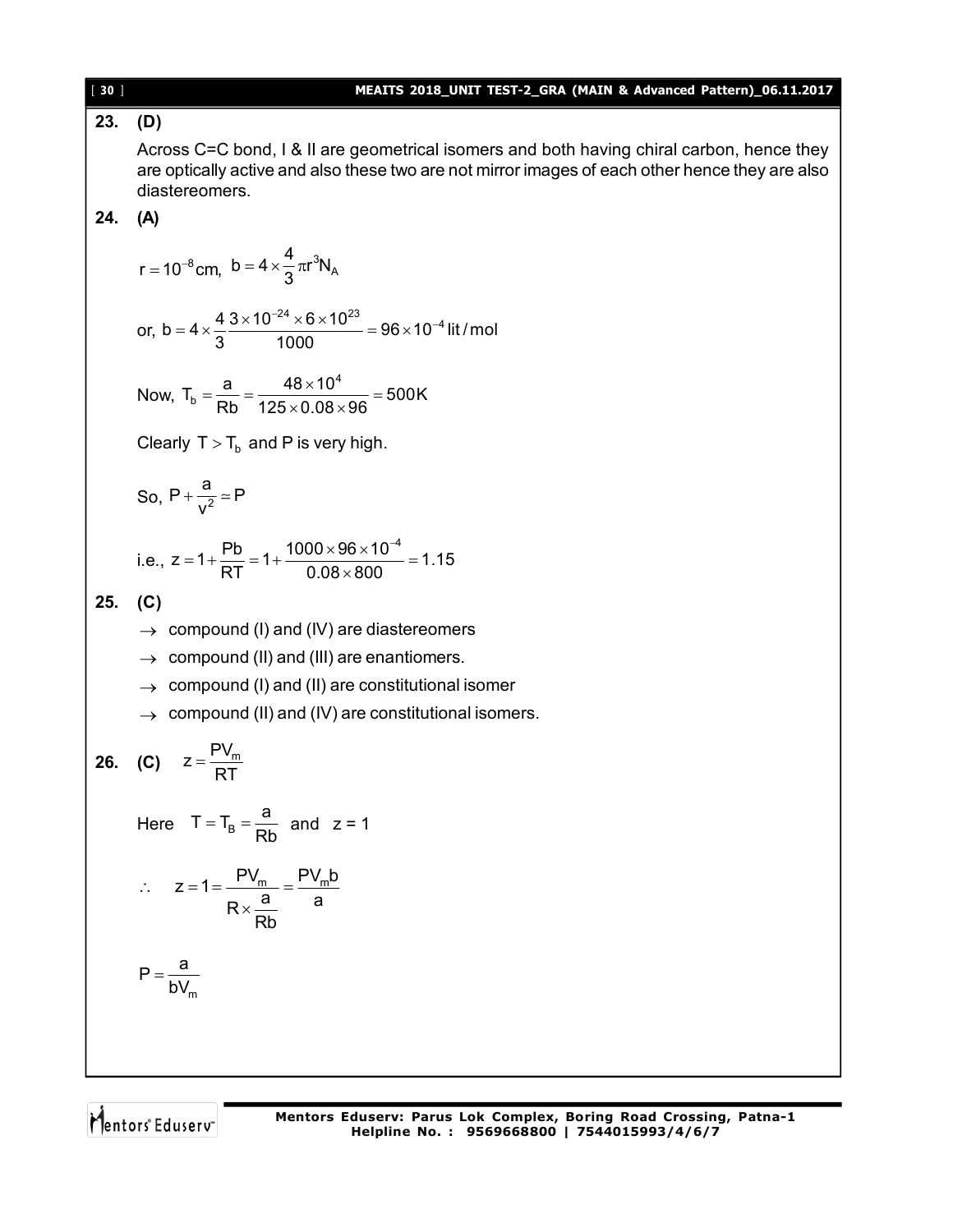#### **MEAITS 2018\_UNIT TEST-2\_GRA (MAIN & Advanced Pattern)\_06.11.2017** [ **31** ]

#### **27. (A)**

As the size of surrounding atom increases the electronic repulsion increases bond angle increases.

**28. (B)**

$$
\frac{\lambda_{H_2}}{\lambda_{O_2}} = \frac{\frac{1}{\sqrt{2}\pi\sigma_{H_2}^2 N_{H_2}^*}}{\frac{1}{\sqrt{2}\pi\sigma_{o_2}^2 N_{o_2}^*}} = \frac{N_{o_2}^*}{N_{H_2}^*} \Bigg( \frac{\sigma_{o_2}^2}{\sigma_{H_2}^2} \Bigg)^2 = \frac{\frac{P_{O_2}}{K T_{O_2}}}{\frac{P_{H_2}}{K T_{H_2}}} \times \Bigg( \frac{\sigma_{O_2}}{\sigma_{H_2}} \Bigg)^2
$$

$$
\frac{\lambda_{H_2}}{\lambda_{O_2}} = \frac{4}{2} \times \frac{300}{800} \times (2)^2 = 3:1
$$

**29. (D)**



Total 8 monochlorinated product will be obtained.

**30. (A)**

There are 6 resolvable products.

**31. (B)**

(A) Temperature decreases A to B, so RMS speed decreases  $(\because V_{\text{RMS}} \propto \sqrt{T})$ 

(B)  $d_{gas}$  = PM  $\overline{\text{RT}}$  . Upon moving from A to B, K increases and temperature decreases. So, density of gas increases.

(C) This graph is possible if during the process: P  $\propto \frac{1}{\mathbf{V}^{1/2}}$ 1  $\overline{\mathrm{V}^{\scriptscriptstyle{1/2}}}$  .

 $\therefore$  PT = Constant

$$
\therefore P\left(\frac{PV}{nR}\right) = \text{Constant}
$$

$$
\therefore P^2V = \text{Constant or } PV^{1/2} = \text{Constant}
$$

(D) If P<sub>B</sub> = 4P<sub>A</sub>, then V<sub>A</sub> = 16V<sub>B</sub> (according P<sub>2</sub>V = Constant for process).

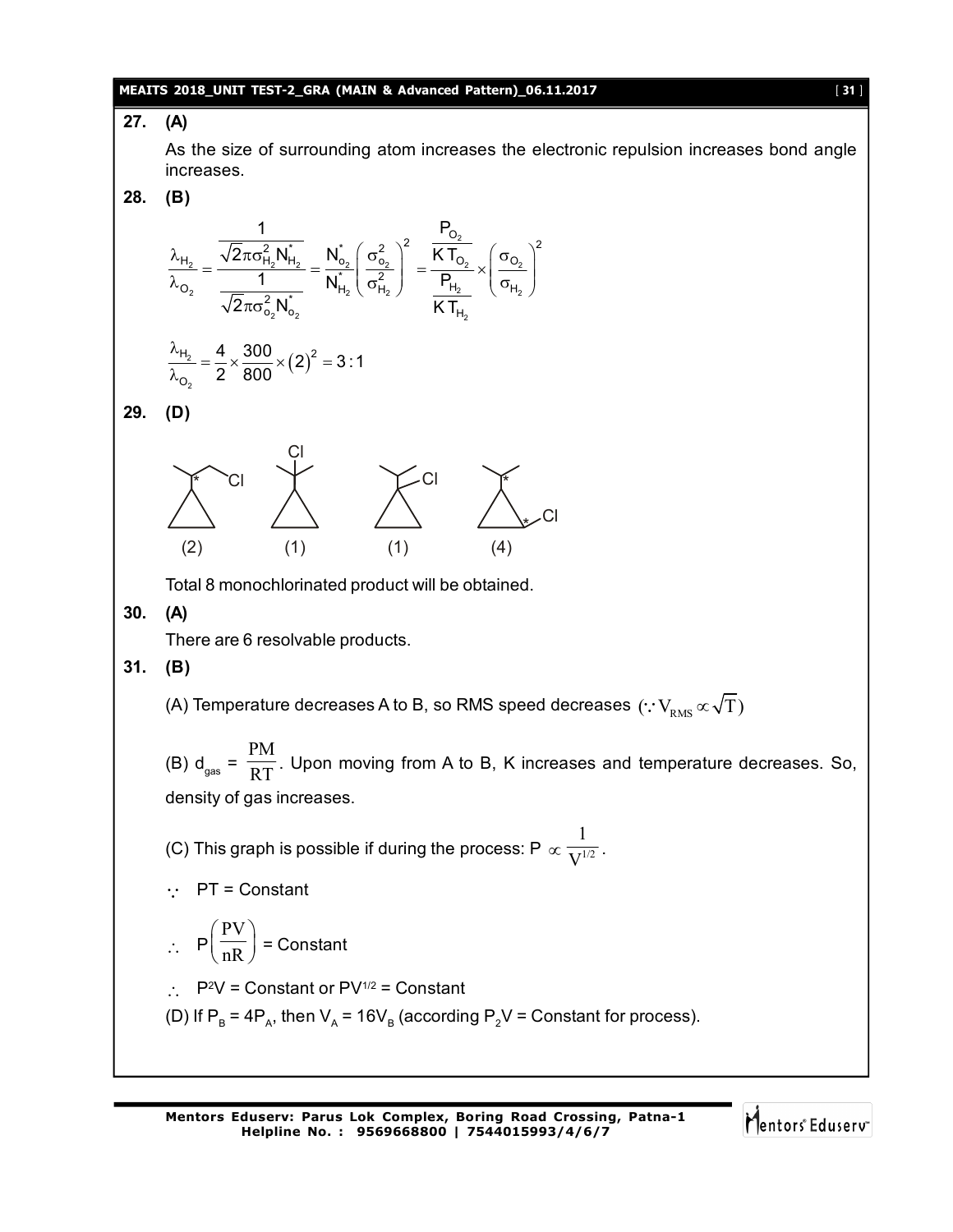| $[32]$ | MEAITS 2018_UNIT TEST-2_GRA (MAIN & Advanced Pattern)_06.11.2017                                               |
|--------|----------------------------------------------------------------------------------------------------------------|
| 32.    | (B)                                                                                                            |
|        | Equation of straight line                                                                                      |
|        |                                                                                                                |
|        | $(y - y_1) = \left(\frac{y_2 - y_1}{x_2 - x_1}\right) (x - x_1)$                                               |
|        | $\therefore$ (P – 16) = $\left(\frac{4-16}{15-6}\right)$ (V – 6)                                               |
|        | $3P + 4V = 72$                                                                                                 |
|        | $T_{\text{max}} = \frac{(PV)_{\text{max}}}{nR}$                                                                |
|        | For (PV <sub>max</sub> 3P = $\frac{72}{2}$ and 4 V = $\frac{72}{2}$                                            |
|        | $P = 12, V = 9$                                                                                                |
|        | $T_{\text{max}} = \frac{12 \times 9}{1 \times (1/12)} = 648 \text{K}.$                                         |
| 33.    | (A)                                                                                                            |
|        | O<br>O = Cl – O <sup>O</sup> sp <sup>3</sup> [No p-orbital is unhybridized.]                                   |
|        | So, all double bond contain $P_{\pi}$ – $d_{\pi}$ bond.                                                        |
| 34.    | (B)                                                                                                            |
|        | The relative strength of $\pi$ - bonds increases when the intermolecular distance decreases                    |
| 35.    | (B, D)                                                                                                         |
|        | (C) $\frac{P}{T}$ = constant at constant V<br>(A) $V_c = 3b$<br>(D) $Z_{\parallel} \propto \overline{u} N^{2}$ |
| 36.    | (A, B, C, D)                                                                                                   |
|        | Factual                                                                                                        |
| 37.    | (A, B, D)                                                                                                      |
| 38.    | (A, C, D)                                                                                                      |
|        | absence of POS & COS<br>(A)                                                                                    |
|        |                                                                                                                |

Mentors<sup>®</sup> Eduserv<sup>®</sup>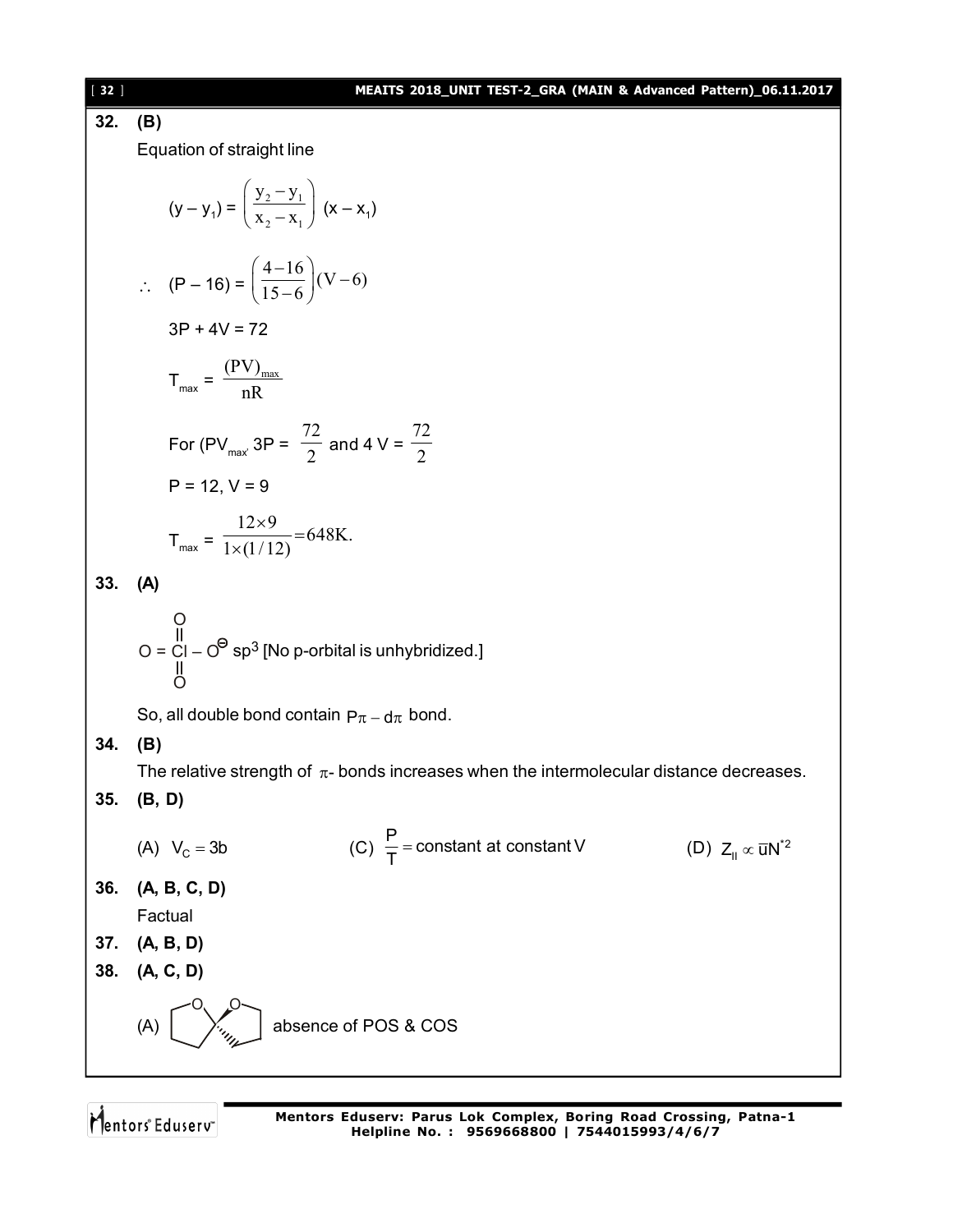

**Mentors Eduserv: Parus Lok Complex, Boring Road Crossing, Patna-1 Helpline No. : 9569668800 | 7544015993/4/6/7**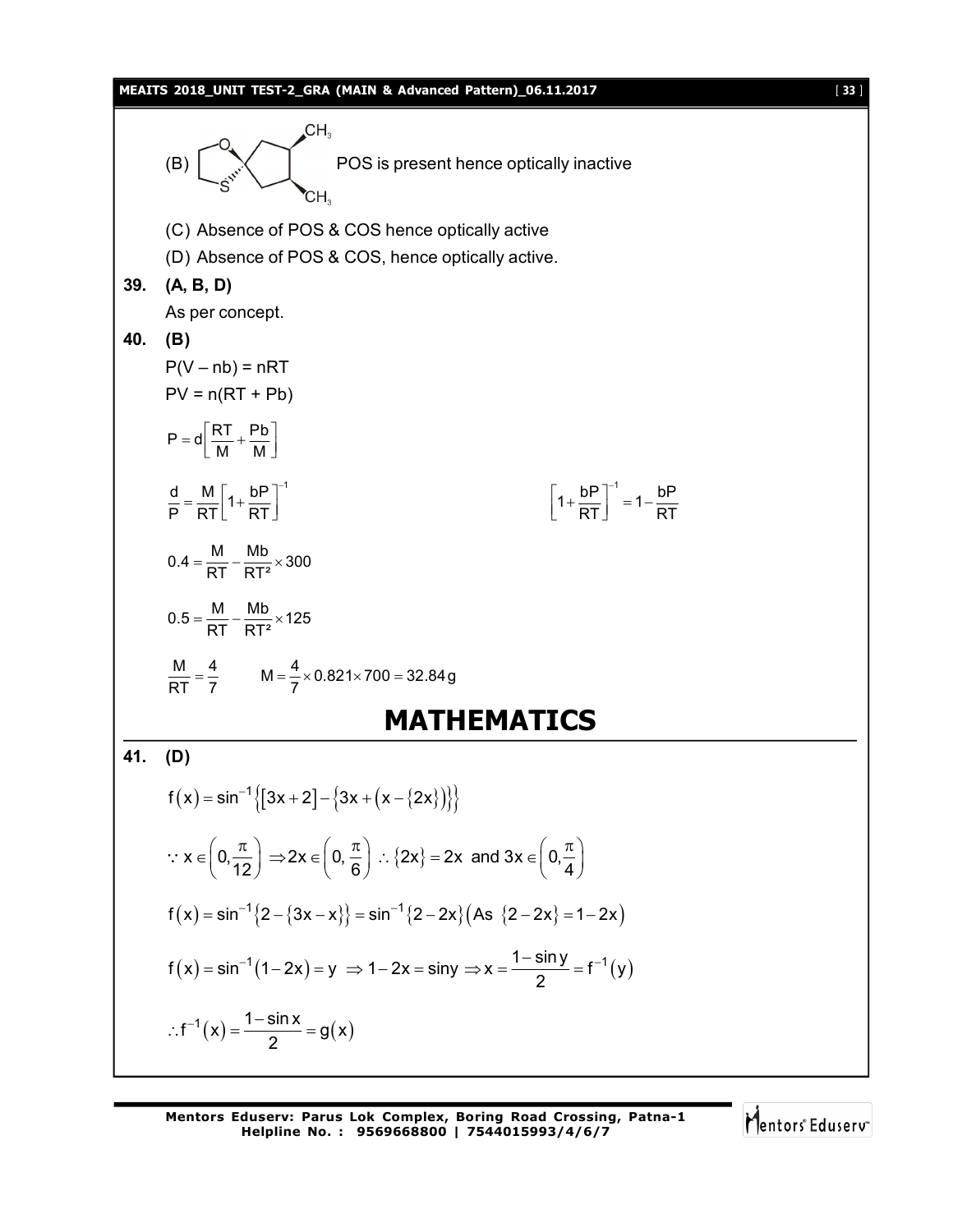#### [ **34** ] **MEAITS 2018\_UNIT TEST-2\_GRA (MAIN & Advanced Pattern)\_06.11.2017**

g'(x) = 
$$
-\frac{1}{2}\cos x
$$
  
\ng'  $(\frac{\pi}{6}) = \frac{-1}{2}(\frac{\sqrt{3}}{2}) = \frac{-\sqrt{3}}{4}$   
\n42. **(B)**  
\n $2x + 2yy' = 0$   
\n $x + yy' = 0 \Rightarrow y' = -\frac{x}{y}$   
\n $1 + yy'' + (y')^2 = 0$   
\n $y'' = -\frac{1 + (y')^2}{y}$   
\nNow,  $k = \frac{y''}{(1 + (y')^2)^{3/2}} = -\frac{1 + (y')^2}{y(1 + (y')^2)^{3/2}}$   
\n $= -\frac{1}{y\sqrt{1 + (y')^2}} = -\frac{1}{y\sqrt{1 + \frac{x^2}{y^2}}} = -\frac{1}{\sqrt{y^2 + x^2}} = -\frac{1}{R}$   
\n43. **(A)**  
\nHere h(x) = f(g(x))  
\nand h'(x) = f'(g(x))g'(x)  $0 \forall x \in [0, \infty)$   
\nSince g'(x)  $0 \forall x \in [0, \infty)$  and f'(g(x)) > 0 $\forall x \in [0, \infty)$   
\nAlso, h(0) = 0  
\nTherefore, h(x)  $6 \forall x \in [0, \infty)$   
\nNow, P(x) = h(x<sup>3</sup> - 2x<sup>2</sup> + 2x) - h(4)  
\nor P'(x) = h'(x<sup>3</sup> - 2x<sup>2</sup> + 2x)  $(3x^2 - 4x + 2) < 0 \forall x \in (0, 2)$   
\nsince h'(x<sup>3</sup> - 2x<sup>2</sup> + 2x)  $(3x^2 - 4x + 2) < 0 \forall x \in [0, 2)$   
\nsince h'(x<sup>3</sup> - 2x<sup>2</sup> + 2x)  $(3x^2 - 4x + 2) < 0 \forall x \in [0, 2)$ 

 $\Rightarrow$  P(x) is decreasing function

Mentors<sup>®</sup> Eduserv<sup>®</sup>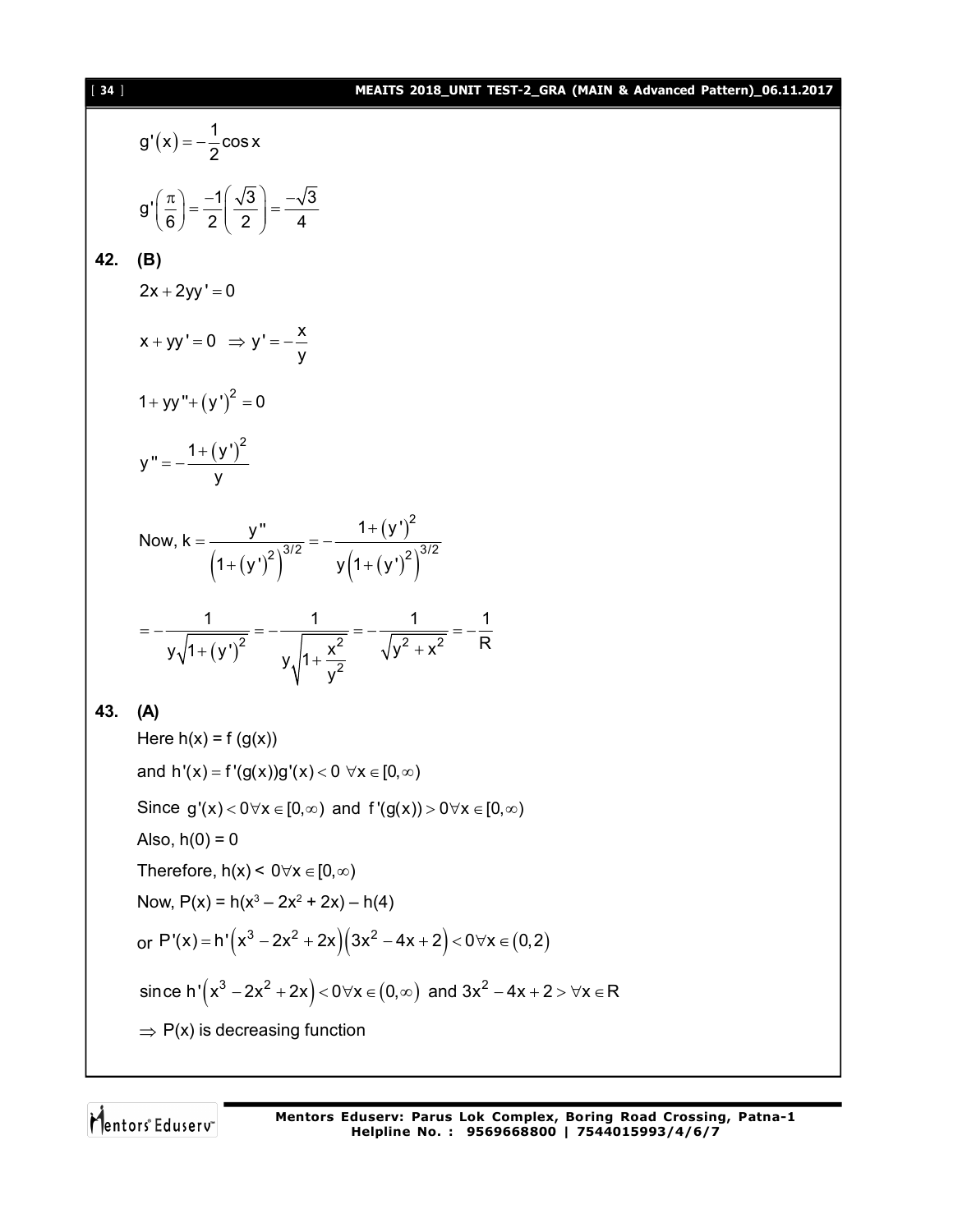#### **MEAITS 2018\_UNIT TEST-2\_GRA (MAIN & Advanced Pattern)\_06.11.2017** [ **35** ]  $P(2) < P(x) < P(0)$  for all  $x \in (0,2)$  $h(4) - h(4) < P(x) < h(0) - h(4)$  $\Rightarrow$  0 < P(x) < - h(4) **44. (B)**  $(\mathsf{x})$  $(a+c)$ (c – a)  $(a+c)x+b$ ,  $x \geq \frac{b}{c}$  $b - (a + c)x$  ,  $x < 0$  $f(x) = \begin{cases} b + (c - a)x, & 0 \le x < \frac{b}{a} \end{cases}$ a a  $\begin{bmatrix} \phantom{-} \end{bmatrix}$  $=\begin{cases} b-(a+c)x, & x < 0 \\ b+(c-a)x, & 0 \le x < \frac{1}{2} \end{cases}$  $\mathbf{I}$  $\begin{cases} (a+c)x+b, & x\geq \frac{1}{a} \end{cases}$ **Case-I:** When c < a  $x = 0$  $x = b/a$ **Case-II:** When c > a  $x = 0$  $x = b/a$ **Case-III:** When  $c = a$  $x = 0$  $x = b/a$ **45. (B)** Centre of circle 'c' =  $\left(\frac{a}{2}, \frac{b}{2}\right)$  $2^{\prime}2$  $=\left(\frac{a}{2}, \frac{b}{2}\right)$ , slope of OC = b/a Slope of tangent = a  $-\frac{a}{b}$ , equation of tangent y =  $-\frac{a}{b}x$ b  $=-\frac{8}{1}$ by + ax = 0, 2  $^2$  $2 h^2$   $2 h^2$  $n = \frac{b^2}{\sqrt{a^2}}, m = \frac{a^4}{\sqrt{a^2}}$  $a^2 + b^2$   $\sqrt{a^2 + b^2}$  $=\frac{b}{\sqrt{a^2-a}}$ , m = - $+b^2$   $\sqrt{a^2} + b$

**Mentors Eduserv: Parus Lok Complex, Boring Road Crossing, Patna-1 Helpline No. : 9569668800 | 7544015993/4/6/7**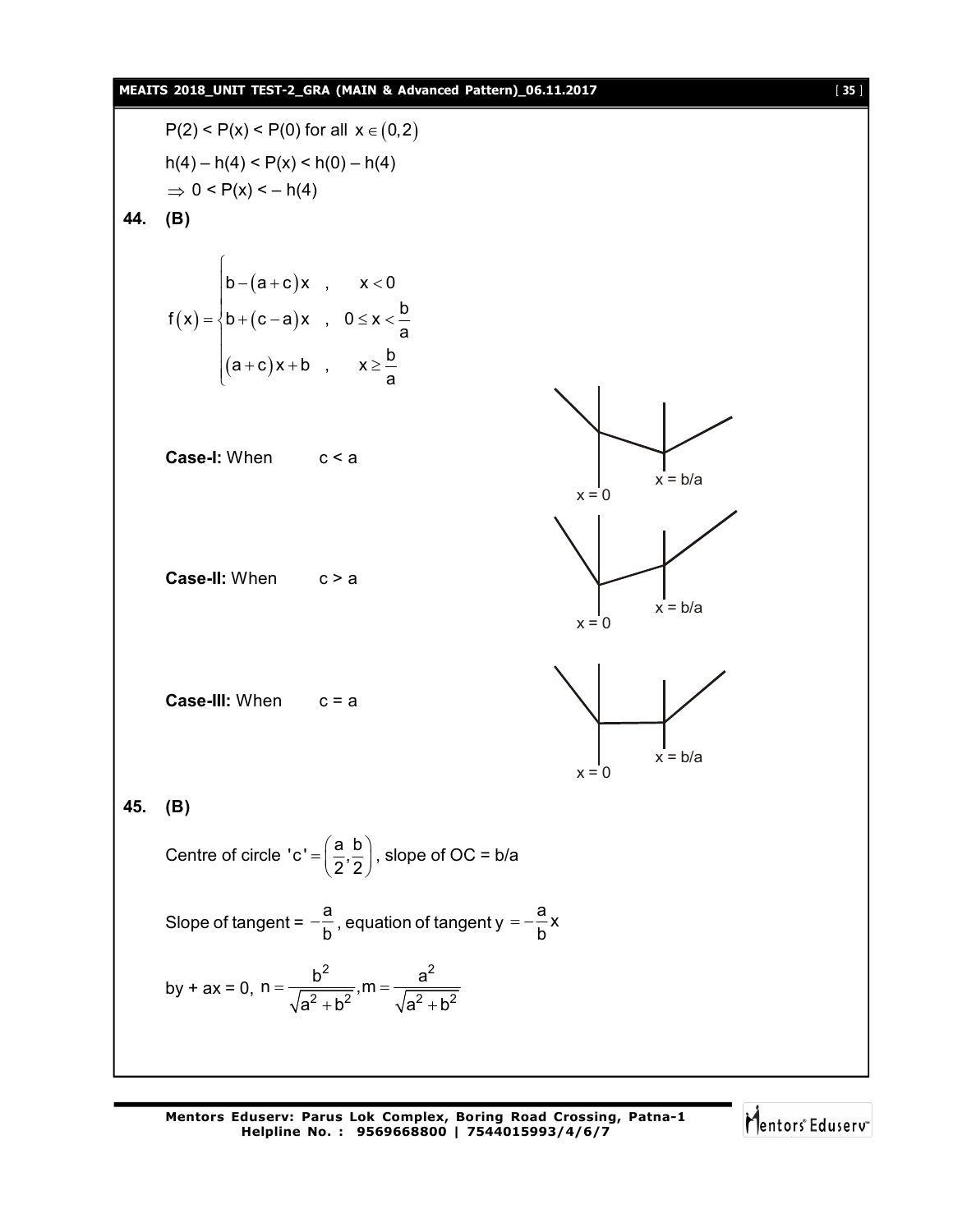$$
m+n = \sqrt{a^2 + b^2} \Rightarrow (m+n)^2 = a^2 + b^2 = AB^2
$$
  
\nAB = m + n  
\n46. (A)  
\n
$$
x^2 + y^2 + 8x - 10y - 40 = 0
$$
  
\n
$$
(x + 4)^2 + (y - 5)^2 = 1
$$
  
\n
$$
x = cos θ - 4, y = sin θ + 5
$$
  
\n
$$
(x + 2)^2 + (y - 3)^2
$$
  
\n
$$
= (cos θ - 2)^2 + (sin θ + 2)^2 = 9 + 4(sin θ - cos θ)
$$
  
\n
$$
a = max(9 + 4(sin θ - cos θ)) = 9 + 4\sqrt{2}
$$
  
\n
$$
b = min(9 + 4(sin θ - cos θ)) = 9 - 4\sqrt{2}
$$
  
\n
$$
a + b = 18, a - b = 8\sqrt{2} \therefore a \cdot b = 49
$$
  
\n47. (C)  
\nHere  $y = (x - 3)^2 - 3 \Rightarrow y + 3 = (x - 3)^2$   
\nHence the vertex is (3, -3)  
\nSlope of the line joining origin (0, 0) and vertex (3, -3) is -1  
\nHence the slope of the normal is 1  
\n
$$
\frac{dy}{dx} = 2x - 6 \text{ and } -\frac{dx}{dy} = 1
$$
  
\n
$$
\Rightarrow -1 = \frac{1}{2x - 6} \Rightarrow 2x - 6 = -1 \Rightarrow x = \frac{5}{2}
$$

and 
$$
y = \left(\frac{5}{2}\right)^2 - 6 \times \left(\frac{5}{2}\right) + 6 = \frac{25}{4} - 15 + 6 = \frac{-11}{4}
$$

Hence the normal 
$$
y + \frac{11}{4} = 1\left(x - \frac{5}{2}\right) \Rightarrow 4x - 4y - 21 = 0
$$

**48. (B)**

Tangent to  $y^2 = 4x$  in terms of m is  $y = mx + \frac{1}{2}$  $=$  mx +  $\frac{1}{m}$  and normal to  $x^2 = 4$ by in terms of 'm' is

Mentors<sup>®</sup> Eduserv<sup>®</sup>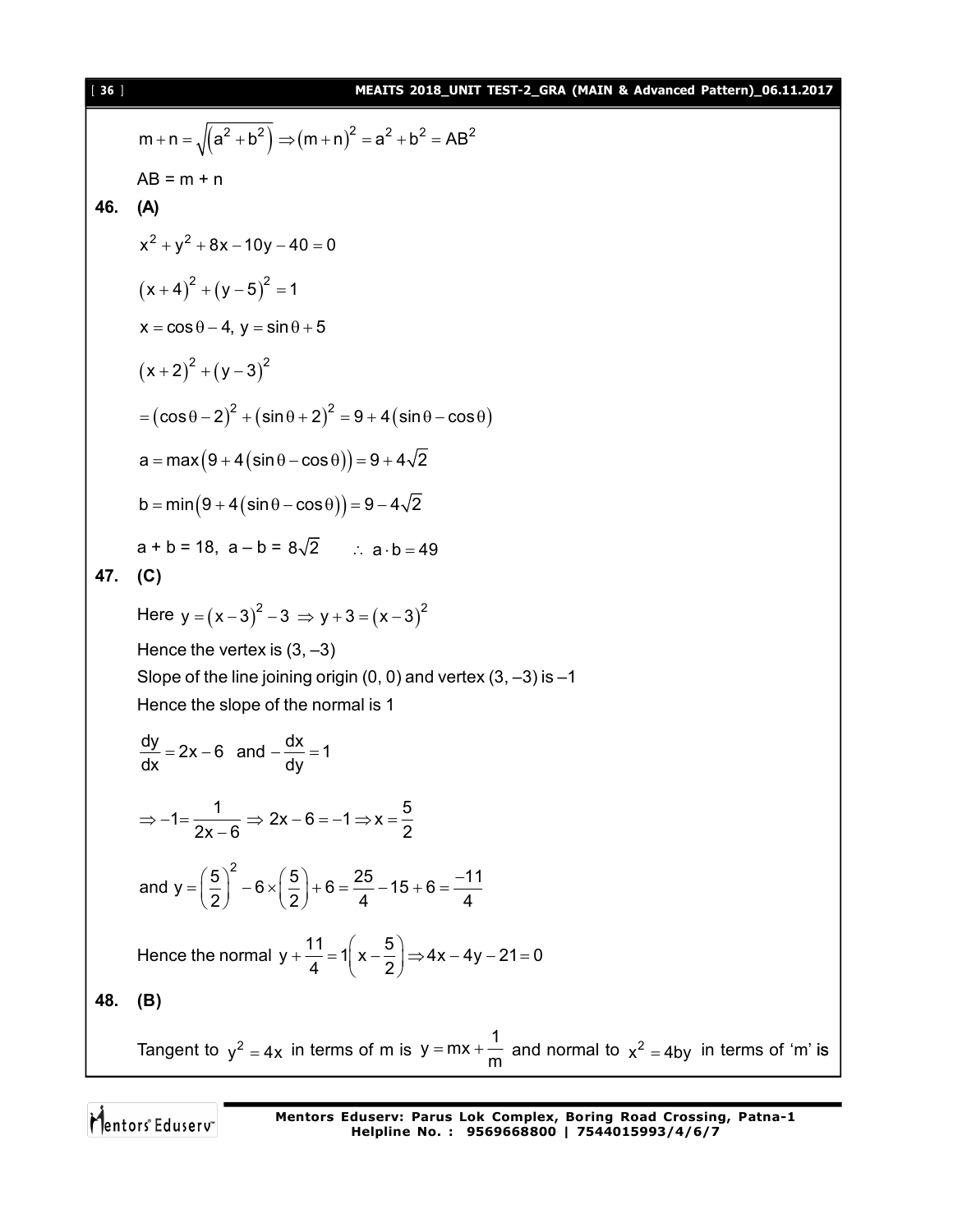#### **MEAITS 2018\_UNIT TEST-2\_GRA (MAIN & Advanced Pattern)\_06.11.2017** [ **37** ]

y = mx + 2b + 
$$
\frac{b}{m^2}
$$
  
\nIf these are same lines then  $\frac{1}{m} = 2b + \frac{b}{m^2} \Rightarrow 2bm^2 - m + b = 0$   
\nFor two different tangents  $1 - 8b^2 > 0$   
\n $\Rightarrow |b| < \frac{1}{\sqrt{8}} \Rightarrow |b| < \frac{1}{2\sqrt{2}}$   
\n49. (A)  
\nThe point of touching has to be rational  
\n $\Rightarrow$  the two roots of  $f(x) = 0$  are rational  
\n $\Rightarrow$  third root is also rational  
\n50. (B)  
\nThe graph of  $f(x)$  is shown  
\nThe third root  $\alpha$  is lesser than -3  
\n $\Rightarrow c < -18$   
\n51. (D)  
\nS<sub>2</sub> - S<sub>3</sub> = 10x + 8y + 45 = 0  
\n8y = -45 + 15  $\Rightarrow P(-\frac{3}{2}, -\frac{15}{4})$   
\n52. (D)  
\n $\triangle P_1 P_2 P_3$   
\n $P_1 P_2 = P_1 P_3 = \text{Length of tangent with respect to point P to any of the circle}$   
\nLength of tangent  $= \sqrt{S_1} = \frac{\sqrt{5}}{4}$   
\nArea  $= \frac{1}{2} \times (\frac{\sqrt{5}}{4})^2 \sin 0 = \frac{5}{32} \sin 0 < \frac{5}{32} \Rightarrow [D]$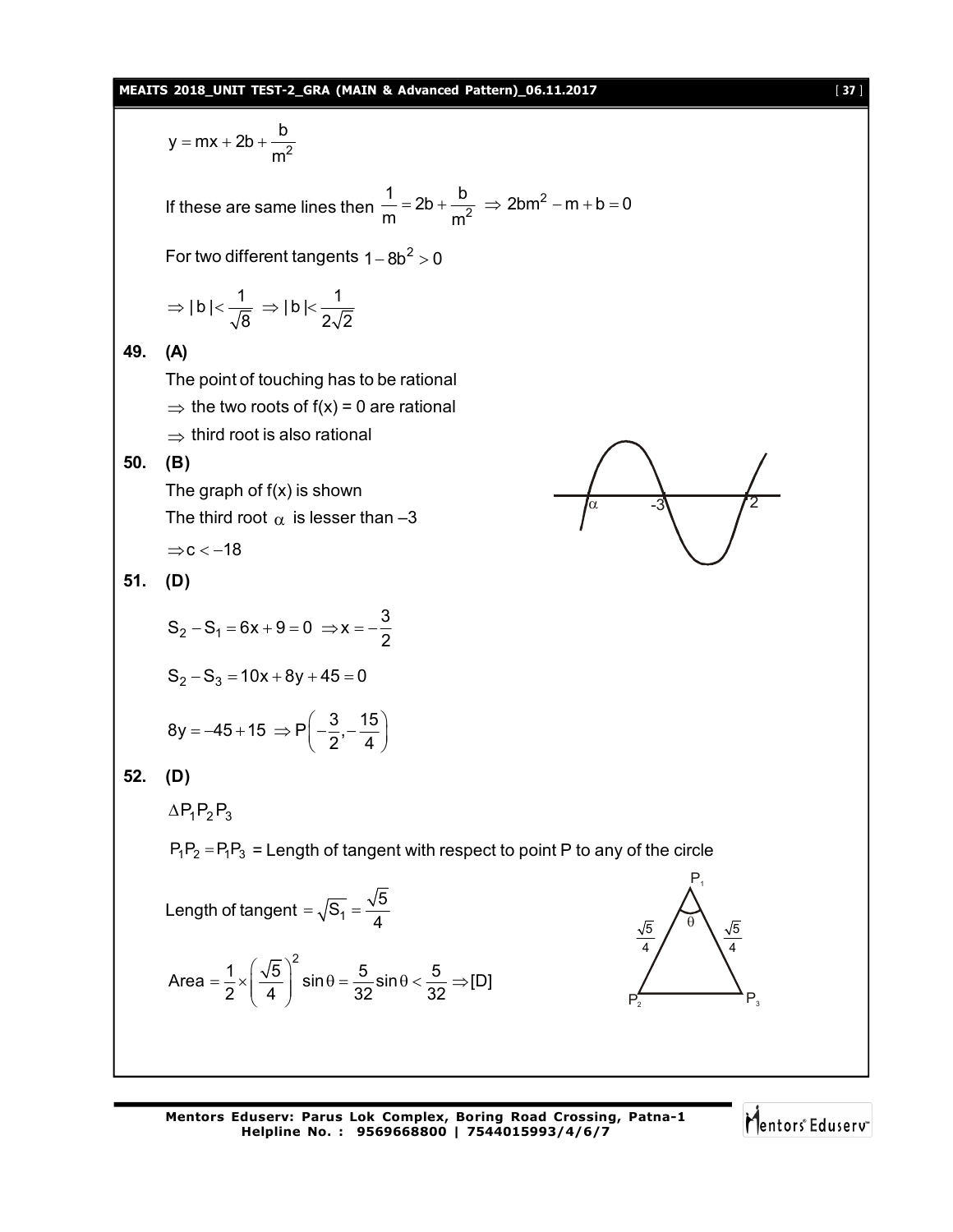| $[38]$ | MEAITS 2018_UNIT TEST-2_GRA (MAIN & Advanced Pattern)_06.11.2017                                              |
|--------|---------------------------------------------------------------------------------------------------------------|
| 53.    | (D)<br>$Q(\text{at}_1^2, 2at_1)$                                                                              |
|        | $-a = at_1t_2 \implies t_1t_2 = -1$                                                                           |
|        | ত<br>S(a,0)<br>A<br>$y = a(t_1 + t_2)$                                                                        |
| 54.    | (C)<br>$R(\text{at}_2^2, 2\text{at}_2)$                                                                       |
|        | Slope of $PQ = \frac{k - 2at_1}{h - at_1^2}$<br>$Q(\text{at}_1^2, 2at_1)$                                     |
|        | Slope of $RP = \frac{k - 2at_2}{h - at_2^2}$<br>P(h,k)                                                        |
| 55.    | (A, C)                                                                                                        |
|        | $f(x) = (x^2 + bx + c)e^{x}$<br>$R\left(\text{at}_2^2, 2\text{at}_2\right)$                                   |
|        | : $f'(x) = (x^2 + (b+2)x + (b+c))e^x$                                                                         |
|        | $f(x) > 0$ if $D = b^2 - 4c < 0$                                                                              |
|        | Now, $f'(x) > 0$ If $D' = (b+2)^2 - 4(b+c) = D + 4 < 0$                                                       |
|        | Thus for $f'(x) > 0, D + 4 < 0$ holds $\Rightarrow d < 0 \Rightarrow f(x) > 0$                                |
|        | Note that the converse need not be true,                                                                      |
|        | e.g. $b = c = 1$ , $f(x) > 0$ but $f'(-1) = 0$                                                                |
| 56.    | (A)                                                                                                           |
|        | $P(x) = x3 + ax2 + bx + c$                                                                                    |
|        | $P'(x) = 3x^2 + 2ax + b$                                                                                      |
|        | $P(-3) = 0 \Rightarrow -27 + 9a - 3b + c = 0$<br>$\dots(i)$                                                   |
|        | $P(2) = 0 \Rightarrow 8 + 4a + 2b + c = 0$<br>$\dots$ (ii)                                                    |
|        | Hence $(i) - (ii)$ gives                                                                                      |
|        | $5a - 5b - 35 = 0$                                                                                            |
|        | $a - b = 7$<br>$\ldots$ . (iii)                                                                               |
|        | $P'(-3) = 27 - 6a + b < 0 \Rightarrow 27 - 6(a - b) - 5b < 0$                                                 |
|        | $\Rightarrow$ 27 - 42 - 5b < 0 $\Rightarrow$ -15 - 5b < 0 $\Rightarrow$ 3 + b > 0 $\Rightarrow$ b > -3, hence |

Mentors<sup>e</sup> Eduserv<sup>-</sup>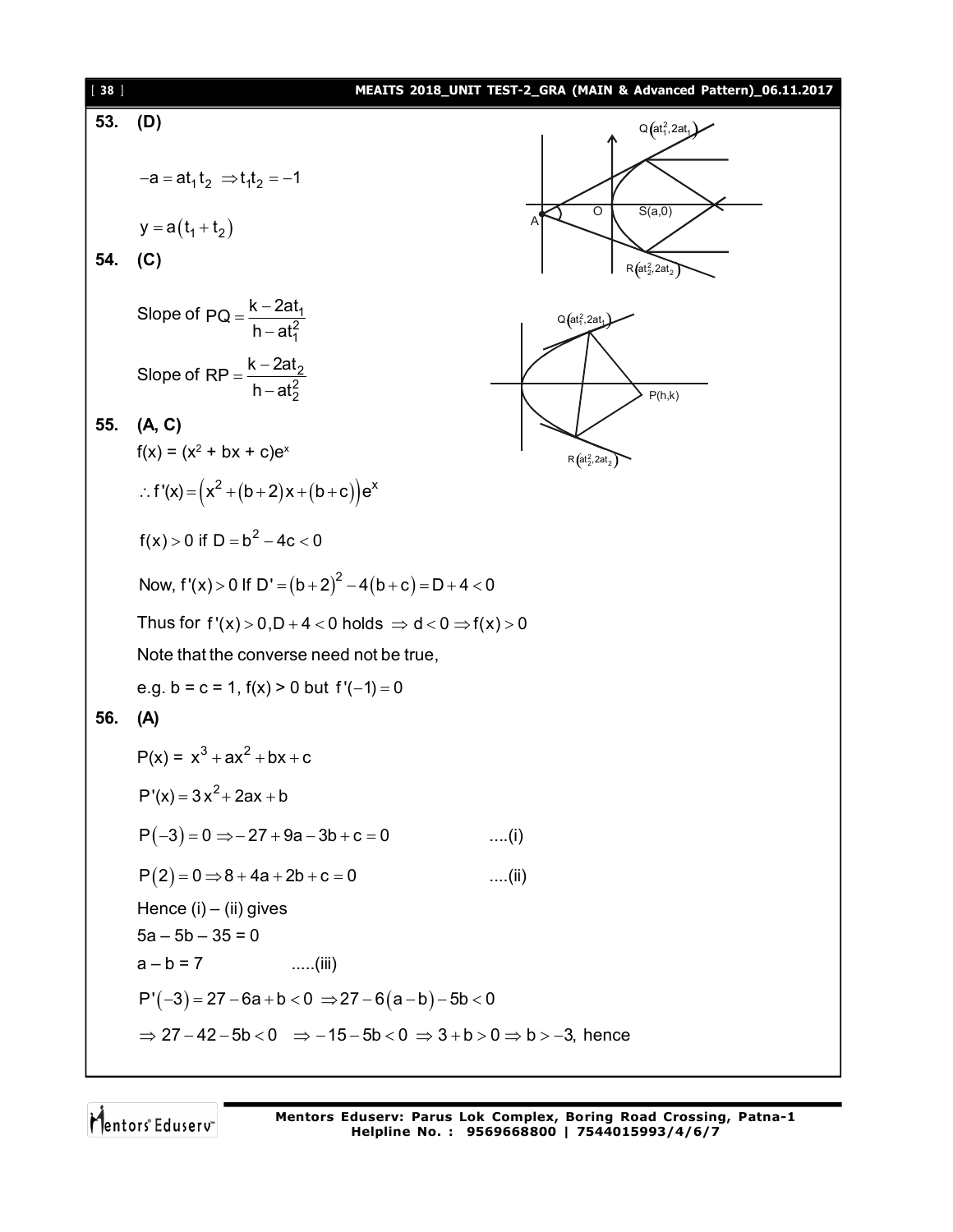#### **MEAITS 2018\_UNIT TEST-2\_GRA (MAIN & Advanced Pattern)\_06.11.2017** [ **39** ]

 $a - 7 = b > -3$  $a - 7 > -3$  [from (iii)]  $a > 4$  ......(iv)  $\therefore$  from (ii)  $8 + 16 - 6 + c_{\sf max} = 0$  ;  $c_{\sf max} = -18$   $\implies$  <code>c <  $-18$ </code> **57. (A, B)** Given that 2  $\frac{x^2 + x + 2}{x^2 + 5x + 6} < 0$  $x^2$  + 5x + 6  $+\times$  + 2  $<$  $\frac{1}{x+5x+6}$  < 0  $\Rightarrow$  x  $\in (-3,-2)$ We have to find the extrema of the function  $f(x) = 1 + a^2x - x^3$ For max or min,  $f'(x) = 0$  $a^2 - 3x^2 = 0$  or  $x = \pm \frac{a}{\sqrt{2}}$  and  $f''(x) = -6x$  $\Rightarrow$  a<sup>2</sup> - 3x<sup>2</sup> = 0 or x =  $\pm \frac{a}{\sqrt{3}}$  and f''(x) = -6x is +ve when x is negative If a is positive then point of minima is a 3  $\overline{\phantom{a}}$ i.e.  $-3 < \frac{-a}{\sqrt{2}} < -2$  or  $2\sqrt{3} < a < 3\sqrt{3}$ 3  $-3 < \frac{-a}{\sqrt{2}} < -2$  or  $2\sqrt{3} < a < 3$ And if a is negative then point of minima is a 3 i.e.  $-3 < \frac{a}{\sqrt{2}} < -2$  or  $-3\sqrt{3} < a < -2\sqrt{3}$ 3  $-3 < \frac{a}{\sqrt{2}} < -2$  or  $-3\sqrt{3} < a < -2$ then  $a \in (-3\sqrt{3}, -2\sqrt{3}) \cup (2\sqrt{3}, 3\sqrt{3})$ **58. (A,B,C,D)**  $x^{2} + y^{2} - 8x + 2y + 8 = 0$  $x^{2} + y^{2} - 2x - 6y + 10 - a^{2} = 0$  $|r_1 - r_2| < c_1 c_2 < r_1 + r_2$  $c_1$  (4, -1),  $c_2$  (1,3)  $r_1 = \sqrt{16} + 1 - 8 = 3$  $r<sub>1</sub>$ c<sup>1</sup> c<sup>2</sup>  $r<sub>2</sub>$